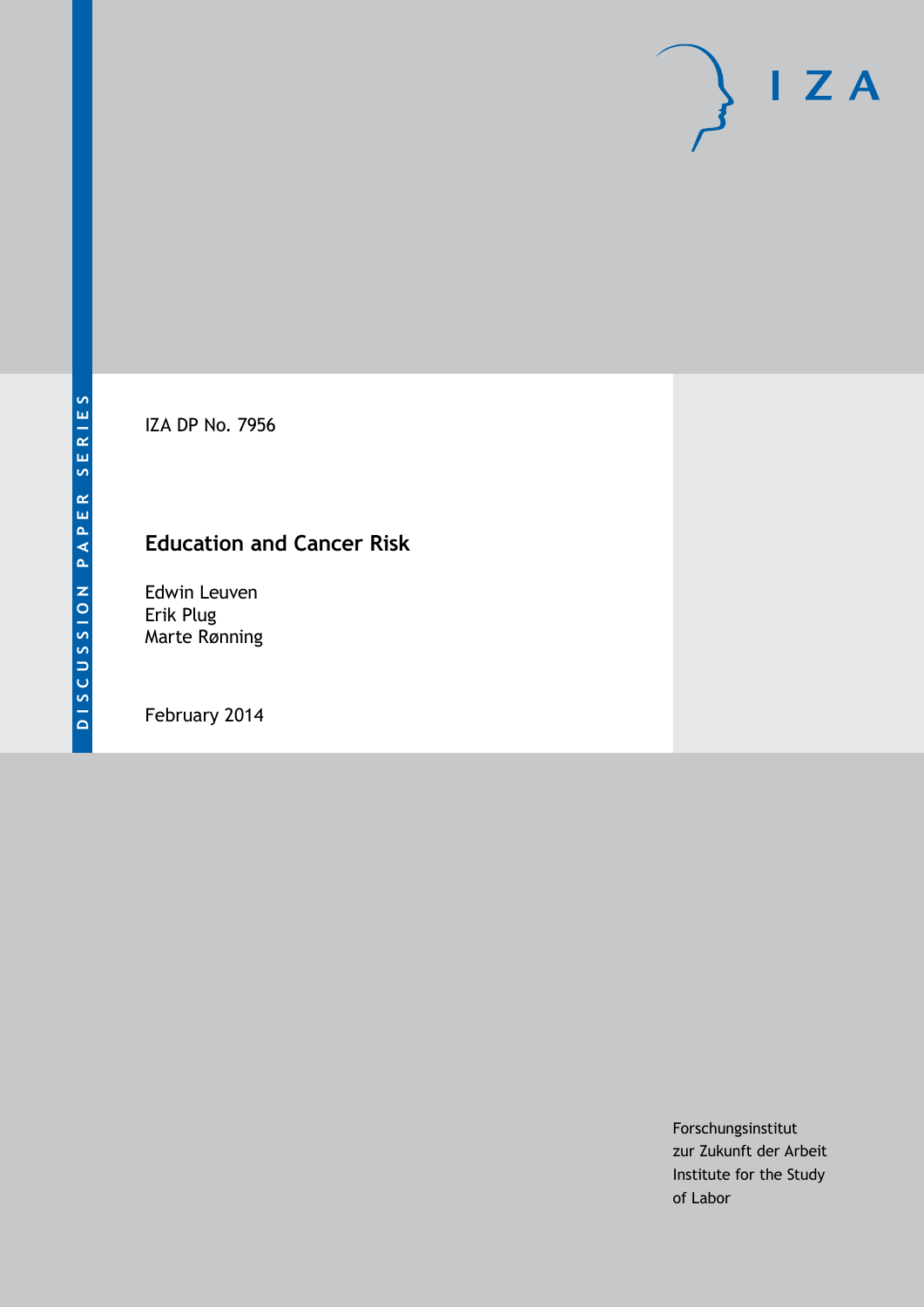# **Education and Cancer Risk**

# **Edwin Leuven**

*University of Oslo, CEPR, CESifo, ESOP, IZA and Statistics Norway*

# **Erik Plug**

*University of Amsterdam, TIER, Tinbergen Institute, IZA and UCLS*

## **Marte Rønning**

*Statistics Norway (SSB)*

Discussion Paper No. 7956 February 2014

IZA

P.O. Box 7240 53072 Bonn Germany

Phone: +49-228-3894-0 Fax: +49-228-3894-180 E-mail: [iza@iza.org](mailto:iza@iza.org)

Any opinions expressed here are those of the author(s) and not those of IZA. Research published in this series may include views on policy, but the institute itself takes no institutional policy positions. The IZA research network is committed to the IZA Guiding Principles of Research Integrity.

The Institute for the Study of Labor (IZA) in Bonn is a local and virtual international research center and a place of communication between science, politics and business. IZA is an independent nonprofit organization supported by Deutsche Post Foundation. The center is associated with the University of Bonn and offers a stimulating research environment through its international network, workshops and conferences, data service, project support, research visits and doctoral program. IZA engages in (i) original and internationally competitive research in all fields of labor economics, (ii) development of policy concepts, and (iii) dissemination of research results and concepts to the interested public.

<span id="page-1-0"></span>IZA Discussion Papers often represent preliminary work and are circulated to encourage discussion. Citation of such a paper should account for its provisional character. A revised version may be available directly from the author.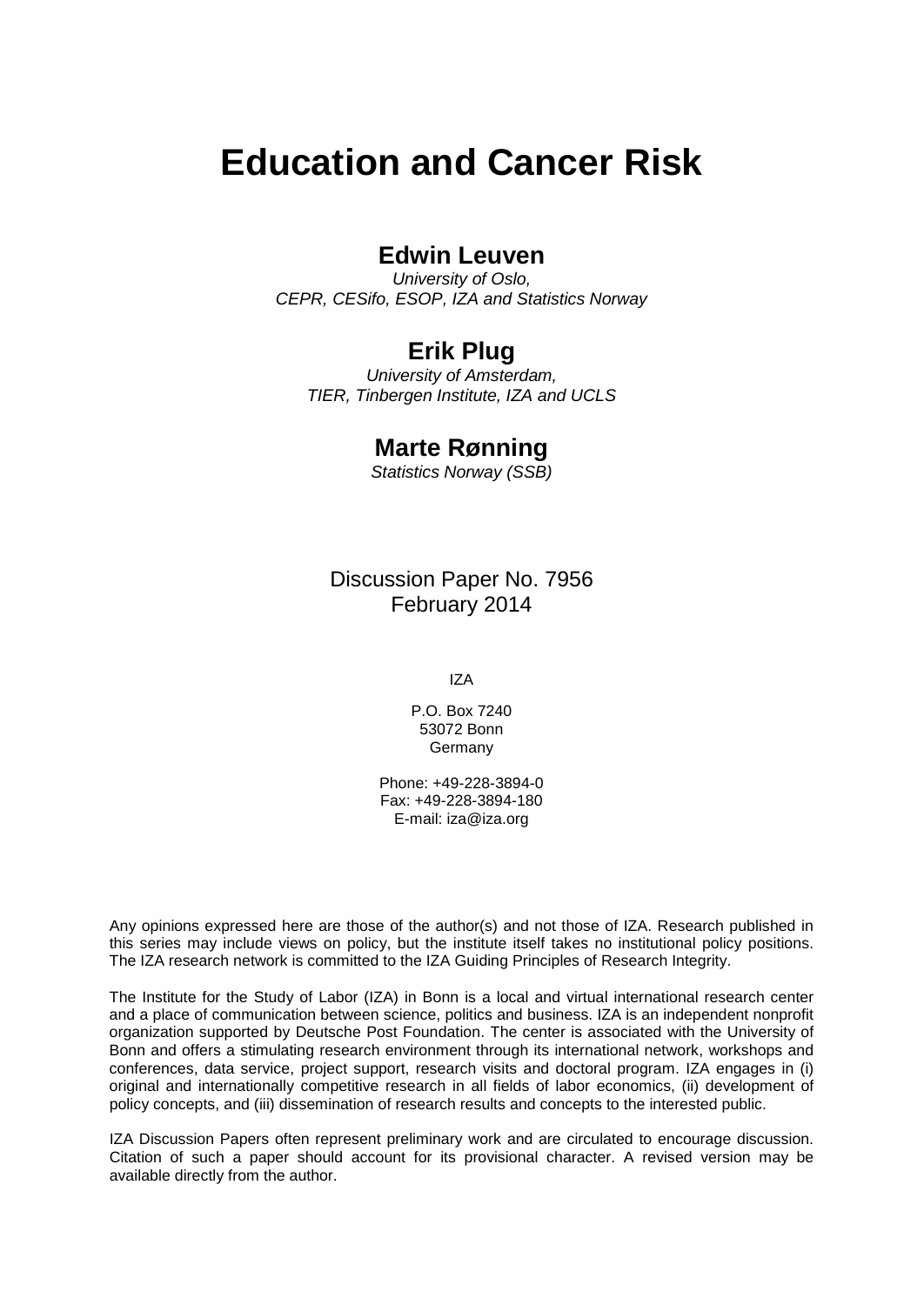IZA Discussion Paper No. 7956 February 2014

# **ABSTRACT**

# **Education and Cancer Risk[\\*](#page-1-0)**

There exists a strong educational gradient in cancer risk, which has been documented in a wide range of populations. Yet relatively little is known about the extent to which education is causally linked to cancer incidence and mortality. This paper exploits a large social experiment where an education reform expanded compulsory schooling during the 1960s in Norway. The reform led to a discontinuous increase in educational attainment, which we exploit to estimate the effect of the reform on various cancer outcomes. Our main finding is that education has little if any impact on cancer risk. This holds for all cancer sites together as well as the most common cancer sites in isolation, with two exceptions. The compulsory school reform lowered the risk of lung cancer for men, but increased the risk of colorectal cancer for women.

JEL Classification: I12, I21

Keywords: education, causality, health, cancer

Corresponding author:

Erik Plug Department of Economics University of Amsterdam Roetersstraat 11 1018 WB Amsterdam The Netherlands E-mail: [e.j.s.plug@uva.nl](mailto:e.j.s.plug@uva.nl)

We are grateful to Kiell Gunnar Salvanes for generously sharing the details of the education reform. The research on this paper was funded by the Norwegian Research Council. Some of the data in this article are from the Cancer Registry of Norway. The Cancer Registry of Norway is not responsible for the analysis or interpretation of the data presented.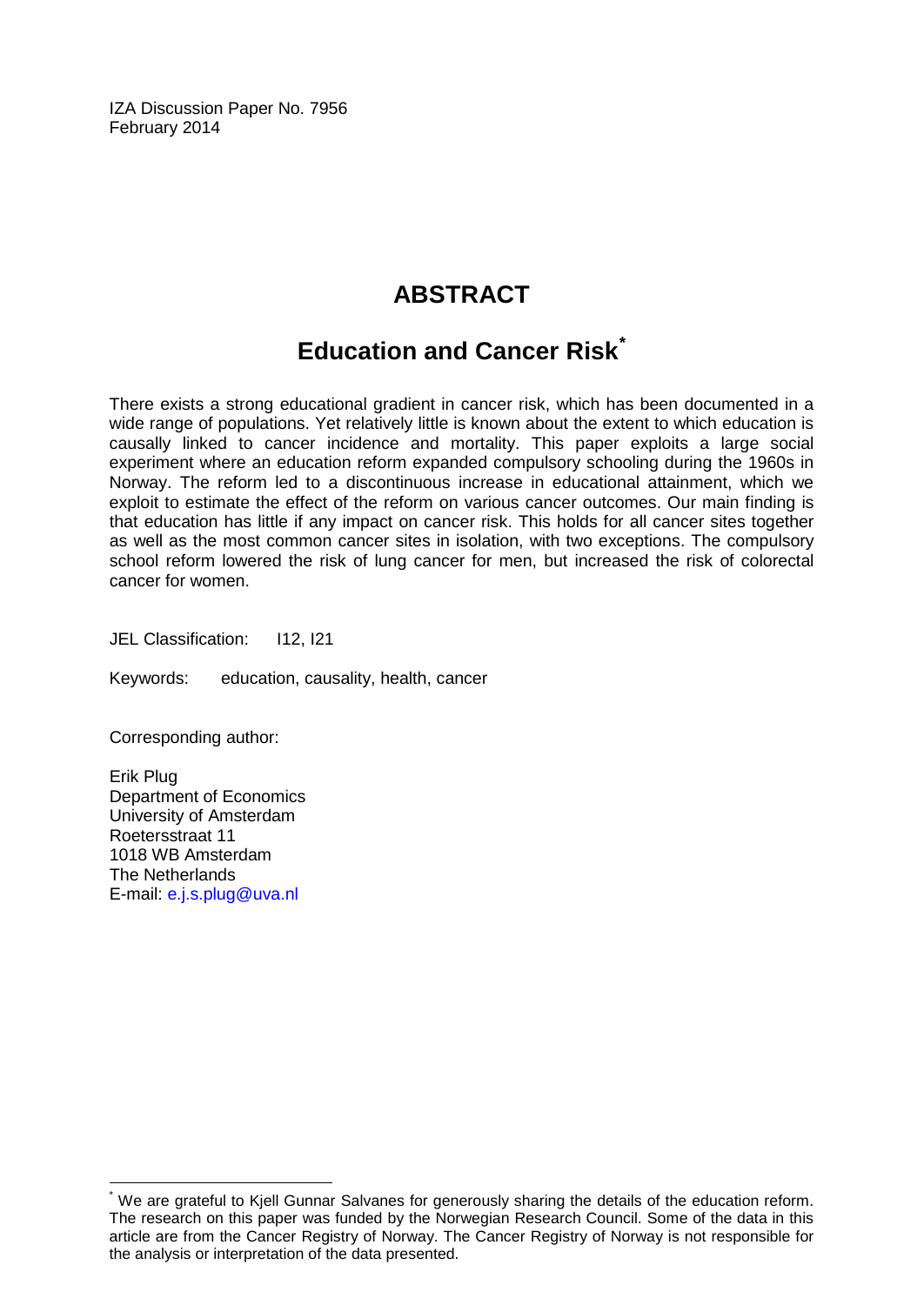#### **1 Introduction**

Cancer is a primary health risk. Over the last 30 years, the western world (including Norway) has witnessed a steady increase in cancer incidence and cancer mortality (for almost all cancer sites), for both men and women. By now, cancer is one of the major causes of death, and this is unlikely to change in the near future. On a brighter note, considerable progress in cancer survival has been made for many of the common cancer sites. Due to improved cancer prevention as well as cancer treatment, we have also seen an increase in cancer survival rates, which more than doubled in most western countries for most (but not all) cancer sites over the same period.

Nowadays, there are many public policies that aim to reduce cancer risks and increase cancer survival; among these are public health campaigns to encourage healthy behavior, taxation and subsidization to regulate healthy consumption, mandatory screening programmes to detect cancer early, health insurance policies to improve access and coverage, financial assistance programmes to cancer patients, and the funding of cancer research. Each policy has its benefits and costs. Economists can potentially inform this debate, but this requires a sound empirical strategy to empirically test the effectiveness of such policies.

In this paper we consider education as a promising means to reduce cancer risk. Education is malleable and possibly important. In fact, we believe that the postwar rise in education in most western countries can partly account, at least in theory, for the observed patterns in cancer risk, which apparently move in opposite directions. To understand why this is, we rely on two basic cancer facts. First, cancer incidence and cancer mortality rise almost exponentially with age (DePinho 2000). If more educated men and women live longer lives, we should see that higher levels of education lead (in the long run) to a rise in cancer incidence and cancer mortality. Supportive evidence includes the work of Lleras-Muney (2005), which shows that more educated men and women indeed live longer because of more education (and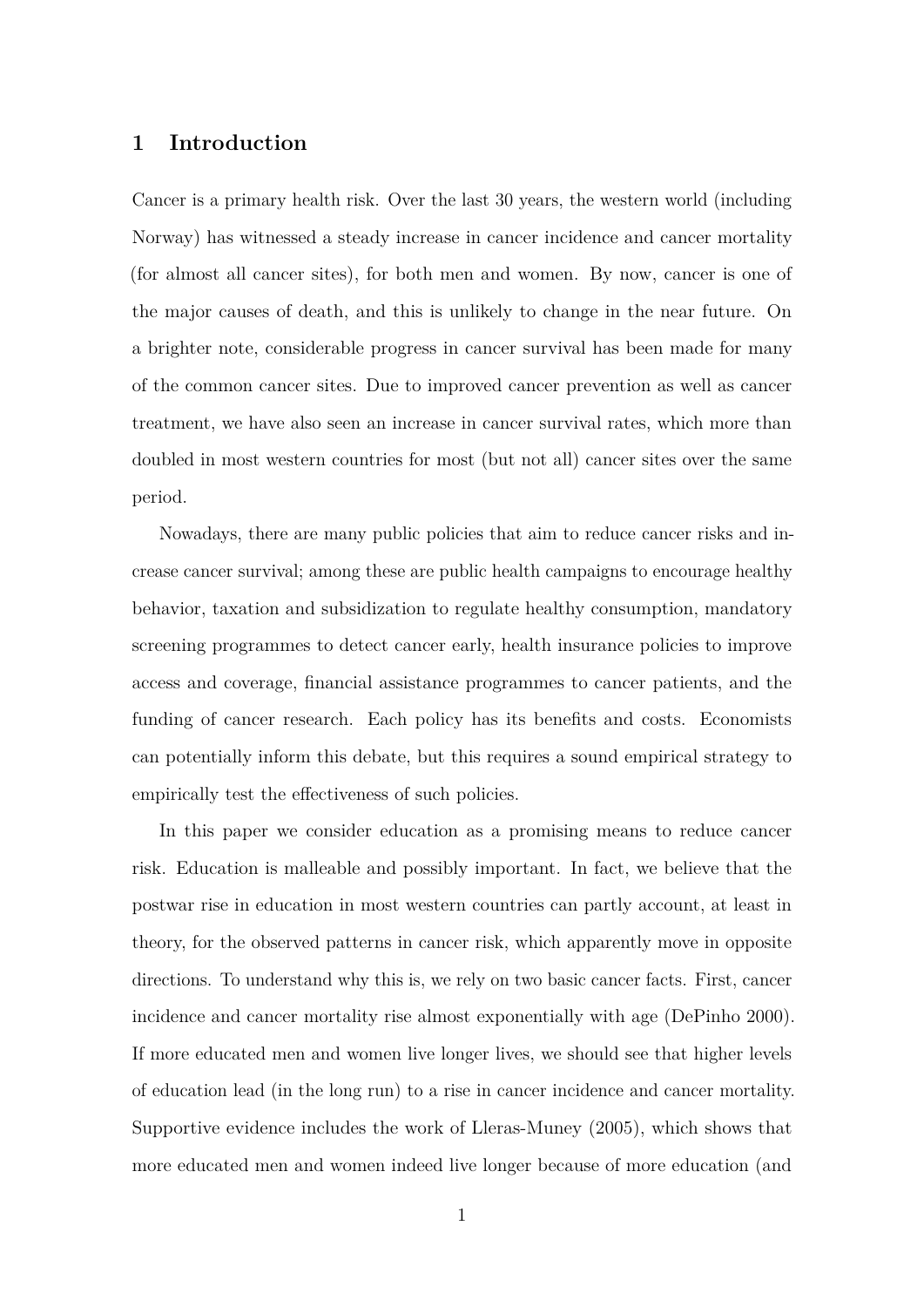not because of something else). Second, cancer incidence and cancer mortality fall with improved cancer prevention and treatment. If more educated men and women have more resources to devote to preventive and curative health care, prefer longer and healthier lives, are abler to detect cancer early, and are better informed on how to seek and respond to the cancer treatments, we should see reduced cancer risks (and higher survival rates) among more educated men and women. Along similar lines, Grossman (2006) and Cutler and Lleras-Muney (2010) argue that differences in resources, preferences and knowledge may explain why more educated men and women face lower health risks.

In this paper we concentrate on the question whether education reduces cancer risk, zoom in on middle aged men and women, and try to establish whether more educated men and women face lower cancer risks because of more education, and not because of something else. In order to get at the causal link between education and cancer risk empirically, we need an exogenous education shock. An education reform, which expanded compulsory schooling during the 1960s in Norway, offers such opportunity to identify and estimate the effect of education on cancer risk. From 1960 to 1972, this education reform was gradually implemented in different municipalities at different times. Before the reform, children had to attend school through the 7th grade. After the reform, children had to attend school through 9th grade, adding two years of compulsory education (among others). Since the reform exogenously affected school choices, these children form meaningful control and treatment groups; that is, some children experienced two extra years of education compared to children similar to them on any other point but their birth year, and municipality of residence. In our empirical setup, we will follow these children into (later) adulthood and subsequently compare their differences in cancer mortality, overall cancer risk and cancer risks for the most common cancer sites.<sup>1</sup>

<sup>&</sup>lt;sup>1</sup>With cancer data available up to 2007, we can follow reform affected children until they are somewhere between 50 and 61 years old. Middle aged men and women form, we think, the appropriate age group to potentially find a negative effect of education on cancer risks, driven by educational differences in resources, preferences and knowledge. Middle aged men and women are,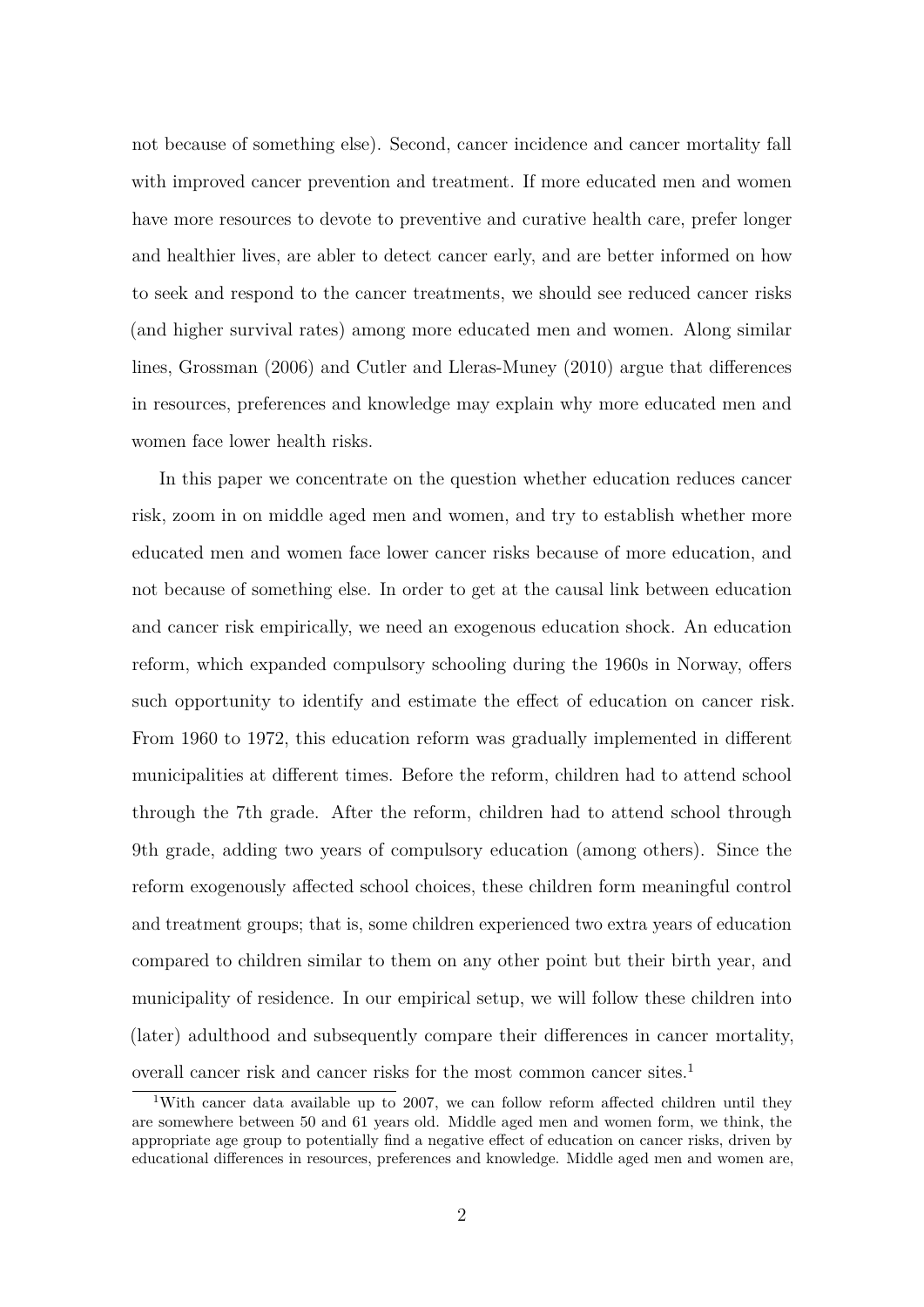The data we use are a combination of multiple administrative registers in Norway. Education information comes primarily from the 1970 Census.<sup>2</sup> Educational attainment is measured in nominal years of education taken from detailed education classifications. Municipality information comes from the 1960 Census, which collects information on municipality of residence at the time of the education reform. Cancer information comes from the Norwegian Cancer Registry, which holds records of any cancer diagnosis and, in case of death, whether cancer has been the leading cause. These registers are then matched using personal identification numbers of all Norwegian citizens, providing information about a child's year of birth, gender, municipality, educational attainment, cancer mortality, overall cancer risk and cancer risks for all cancer sites.

To preview the main results, we find that education has little, if any, impact on cancer risk. This holds for all cancer sites together as well as the most common cancer sites in isolation, with two exceptions. Our estimates consistently show that the education reform lowered the risk of lung cancer for men, but increased the risk for colorectal cancer for women. Equally important is our finding that almost all the associations we estimate between education, cancer mortality and cancer risk, aggregated across all cancer sites, are statistically significant and negative. It thus seems that unobserved endowments play a crucial role in explaining the educational gradient in cancer risk.

Our work contributes to a large medical literature on the socioeconomic determinants of cancer risk and cancer survival. Most of these cancer studies compare cancer incidence, cancer survival and cancer mortality at several cancer sites across groups with different education and socioeconomic backgrounds. Without a claim on completeness, we refer to three recent and representative cancer studies (and the references therein), each linking education to one particular cancer domain. On

however, too young to detect any positive effect of education on cancer mortality, realized at the end of the extended life span.

<sup>&</sup>lt;sup>2</sup>The Norwegian Education Registry started in 1970; we therefore collect education information from this registry for those who completed their education after 1970.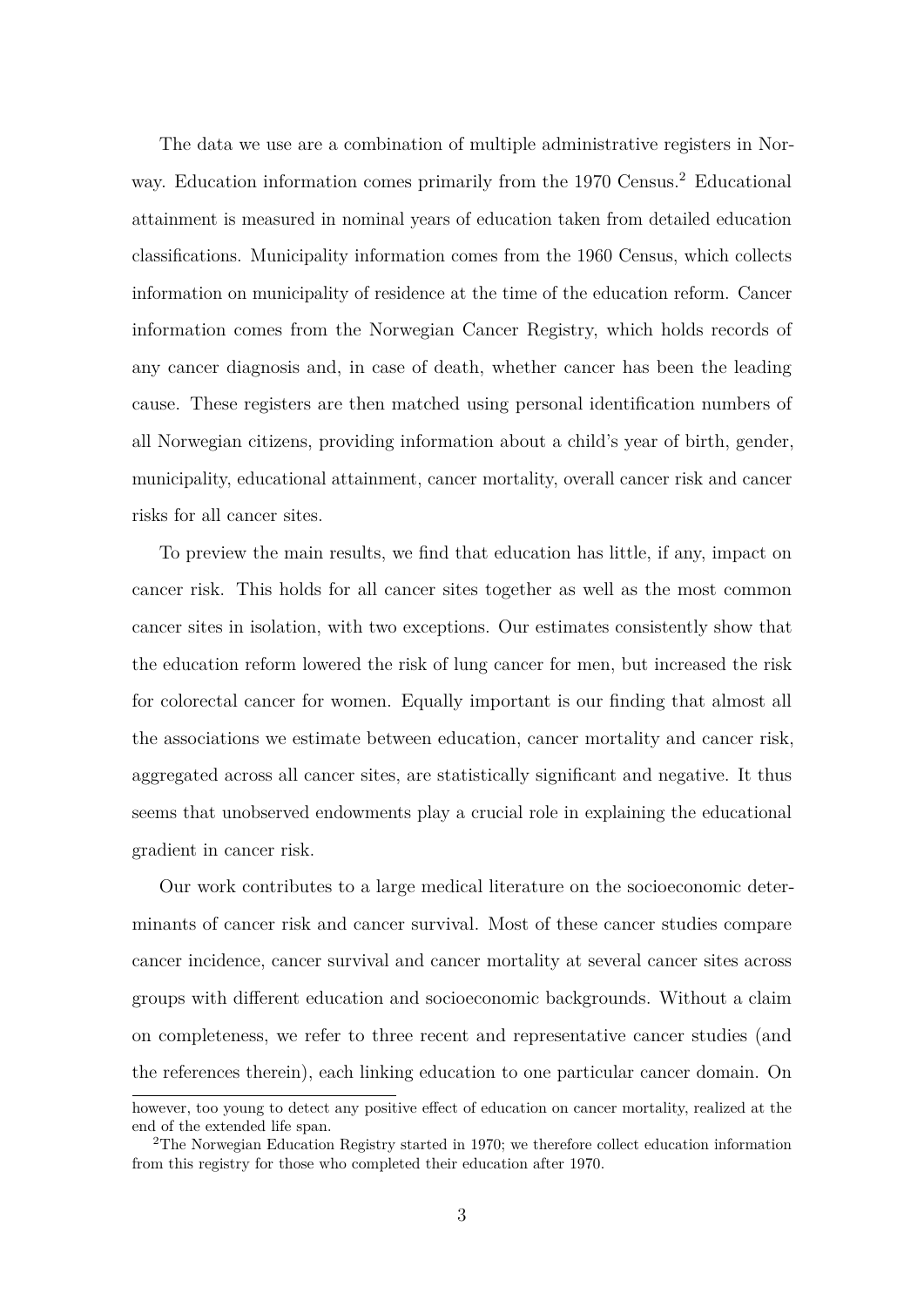cancer incidence, Mouw et al. (2008) estimate the relationship between education and cancer risk in the United States and obtain significantly negative associations at most (but not all) cancer sites.<sup>3</sup> On cancer survival, Hussain et al. (2008) investigate how survival time after the first cancer diagnose varies by education using Swedish cancer registries. They report primarily significant and positive associations. And on cancer mortality, Albano et al. (2007) use mortality data drawn from the United Stated and find that education (measured in years) is strongly and negatively associated with mortality at all cancer sites. Although the main message taken from all these (but also other) studies indeed suggests that education may be helpful in reducing cancer risk and increasing cancer survival, we should be careful in interpreting cancer associations. Thus far, the medical literature has not established whether the relationship on education and cancer risk, cancer survival and cancer mortality is causal.

Our work also contributes to a growing literature in economics on the causal link between education and later life health, using comparable sources of exogenous variation in education. The first causal study on education and mortality is of Lleras-Muney (2005). She uses differences in compulsory schooling laws across the various states in the United States as her source of exogenous variation in educational attainment and finds that education has a causal impact on mortality; that is, more education increases life expectancy.<sup>4</sup> Since then, other studies have examined comparable relationships using changes in compulsory schooling legislation, across regions, time or both, to determine whether education is helping us to be healthier (Clark and Royer 2010; Oreopoulos 2006; Meghir et al. 2012) . The results of these studies are mixed. Oreopoulos (2006) shows that more educated men have a better

<sup>&</sup>lt;sup>3</sup>The exceptions are prostate and skin cancer for men, and breast and skin cancer for women. These positive associations are commonly found in most other cancer studies on education and cancer risk, including our study.

<sup>4</sup>A recent study by Buckles et al. (2013) considers the impact of college education on cancer mortality among US men. They exploit the widespread notion that young men in the Vietnam-era were more inclined to enroll in college to lower their risk of being drafted for military service. With military draft lotteries in the 70s as their main instrument for college education, they find large protective effects on cancer mortality (and on lung cancer mortality in particular).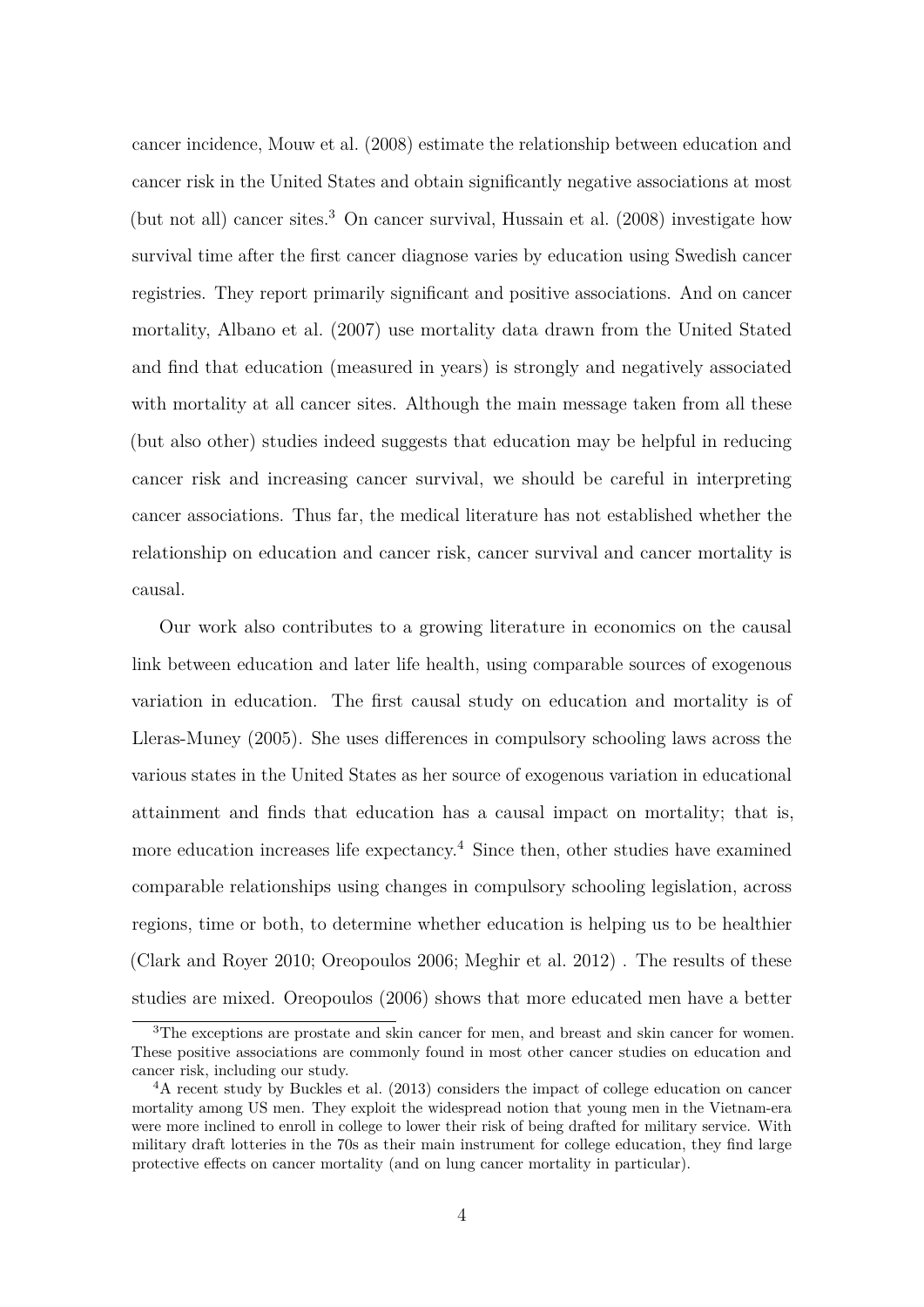health and live longer, while Clark and Royer (2010) report that education has little impact on later life health. The findings of Meghir et al. (2012) lie somewhere in between. Their estimates indicate that more educated men and women experience reduced mortality up to the age of fifty, but that these life gains are offset by increased mortality later on in life. Meghir et al. (2012) also consider cancer mortality as some of their health outcomes, which makes their study most closely related to our work. They find no impact of the Swedish compulsory school reform on cancer mortality at all cancer sites (but the lung). But they do find that more educated men and women face lower mortality rates in preventable diseases (which they define as lung cancer and cirrhosis of the liver). While their results on cancer mortality are very similar to the results we obtain in our work, which is reassuring in a literature as sparse as this, we should stress that our work is also very different because of its explicit cancer focus; that is, we estimate the causal link between education, cancer risk and cancer mortality, where we look at all cancer sites together as well as the most common cancer sites in isolation.

The rest of our paper proceeds as follows. Section 2 describes the Norwegian education reform in more detail. Section 3 introduces the empirical strategy and shows how the reform can be used to get differences-in-differences estimates on the effect of education on cancer risk. Section 4 describes that rest of the data set. Section 5 presents results. And Section 6 concludes.

### **2 The compulsory school reform in Norway**

In this paper we exploit an education reform that, among others, expanded compulsory schooling in Norway. The education reform in Norway has been used before to identify the causal effect of education on, for example, child education (Black et al. 2005) or fertility (Monstad et al. 2008), and its institutional background has been well documented in studies of, for example, Lie (1973) and Lindbekk (1993). In the following, we build on these sources to provide a brief overview of the reform, and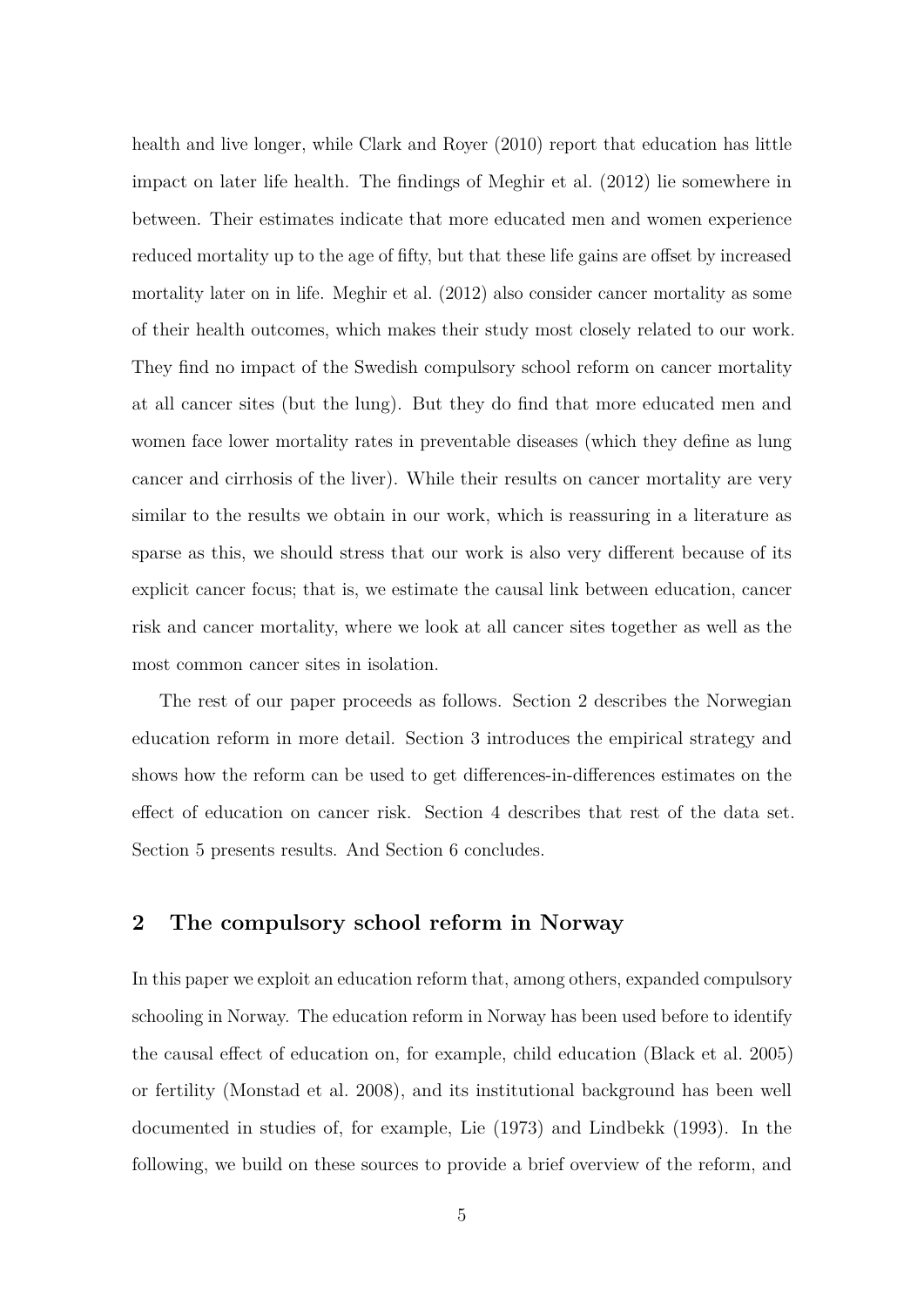how the reform can be helpful in identifying the effect of education on cancer risk.

#### *2.1 Institutional background of the compulsory school reform*

In the 1960s and 1970s, an education reform extended compulsory education from seven to nine years. Prior to the reform, children started school at the age of 7 and finished compulsory schooling in 7th grade at the age of 14. After the reform, children started school again at the age of 7 but finished compulsory schooling in 9th grade at the age of 16. The educational reform also introduced a new comprehensive school. In the new comprehensive school children were kept together in one common school through 9th grade. All children were exposed to the same curriculum and faced the same level of instruction in two subsequent tracks: grades 1 to grades 6, which are regarded as lower primary education, and grades 7 to 9, which are regarded as upper primary. The new comprehensive school replaced the more selective system of lower secondary education where children were tracked into two parallel tracks with different levels of instruction: the academic track (*realskole*) prepared children for an academic gymnasium and subsequent university education and the vocational track (*continuation school*) prepared children for vocational training and general education outside the path to higher professional and theoretical education. The reform was aimed to improve the quality of primary education in particular the rural areas. This was done by establishing a common primary school act where the local governments of cities and rural communities were subject to the same minimum school requirements regarding course of instruction, school facilities et cetera.

The reform was implemented within a twelve year period. The reform came to start in 1960. The first cohort that could be affected by the reform was the cohort born in 1947. These children started school in 1954 and were exposed to the reform for at least two years. The reform was completed in 1972. The last cohort affected was the cohort born in 1958. In Figure 1 we plot cohort shares of reform exposed children by birth cohort. The figure illustrates the gradual roll out of the reform.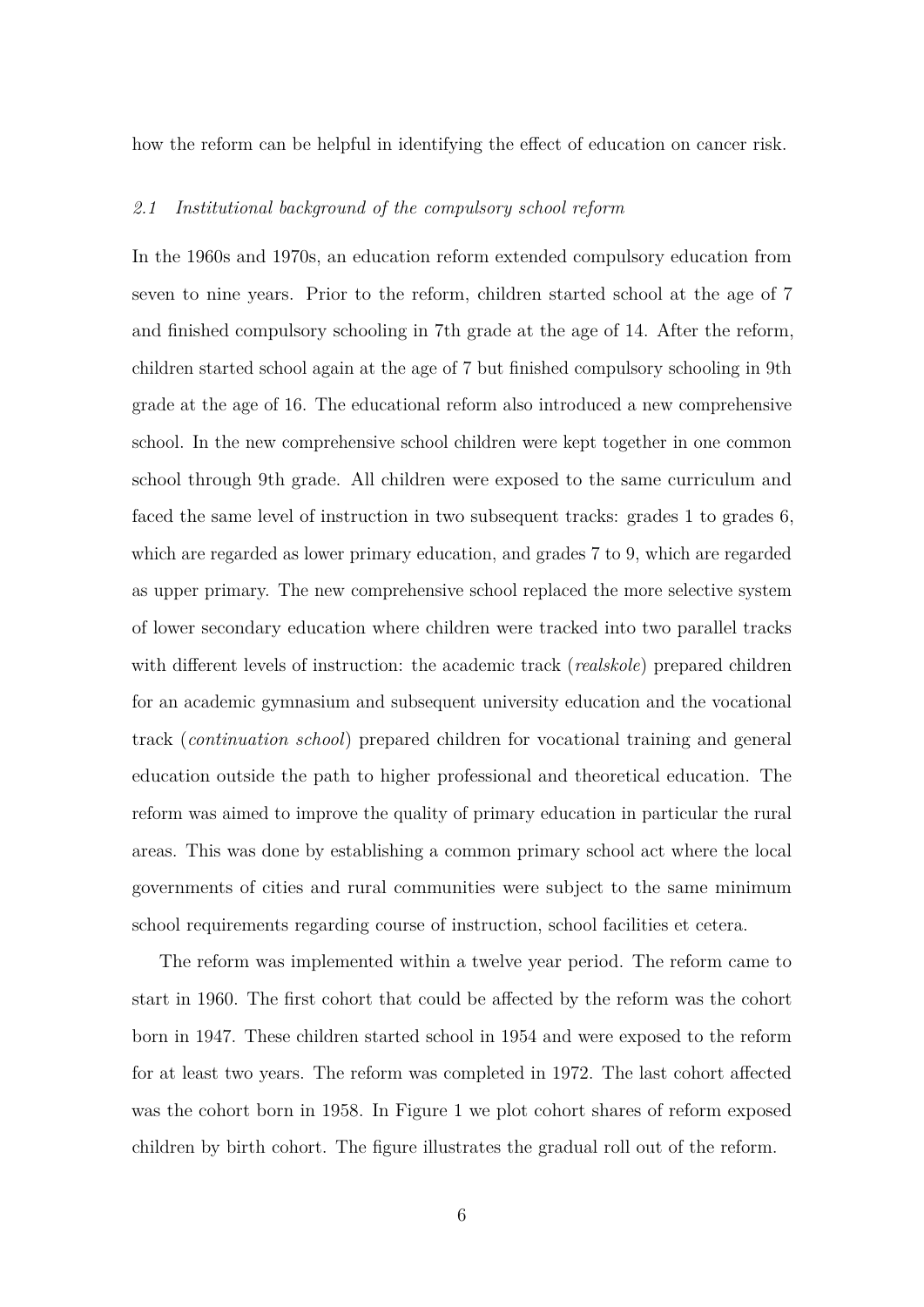

**Figure 1.** Cohort shares of reform exposed children by birth cohort.

Prior to implementation, municipalities were asked to report on their population growth, tax revenues, on the local demand for education and school situation, including the availability of teachers, the number of required teachers for the nine year comprehensive school, and the available school buildings. A committee under the ministry of education took these municipality characteristics into account when deciding on participation. Once approved, funding for extra teachers and school buildings was provided. Since the implementation of the reform at the municipality level placed economic and organizational demands on the local resources, economic subsidies were given to encourage implementation. These subsidies were granted to level differences between rich and poor municipalities and ensured that implementation was arguably representative across Norway (Lie 1973).

#### *2.2 The compulsory school reform treatment*

In our empirical setup we treat the compulsory school reform as a natural experiment. Children are assigned to treatment and control groups, in a more or less random fashion, based on their year of birth and municipality of residence. With the treatment defined as exposure to the compulsory school reform, we follow these children into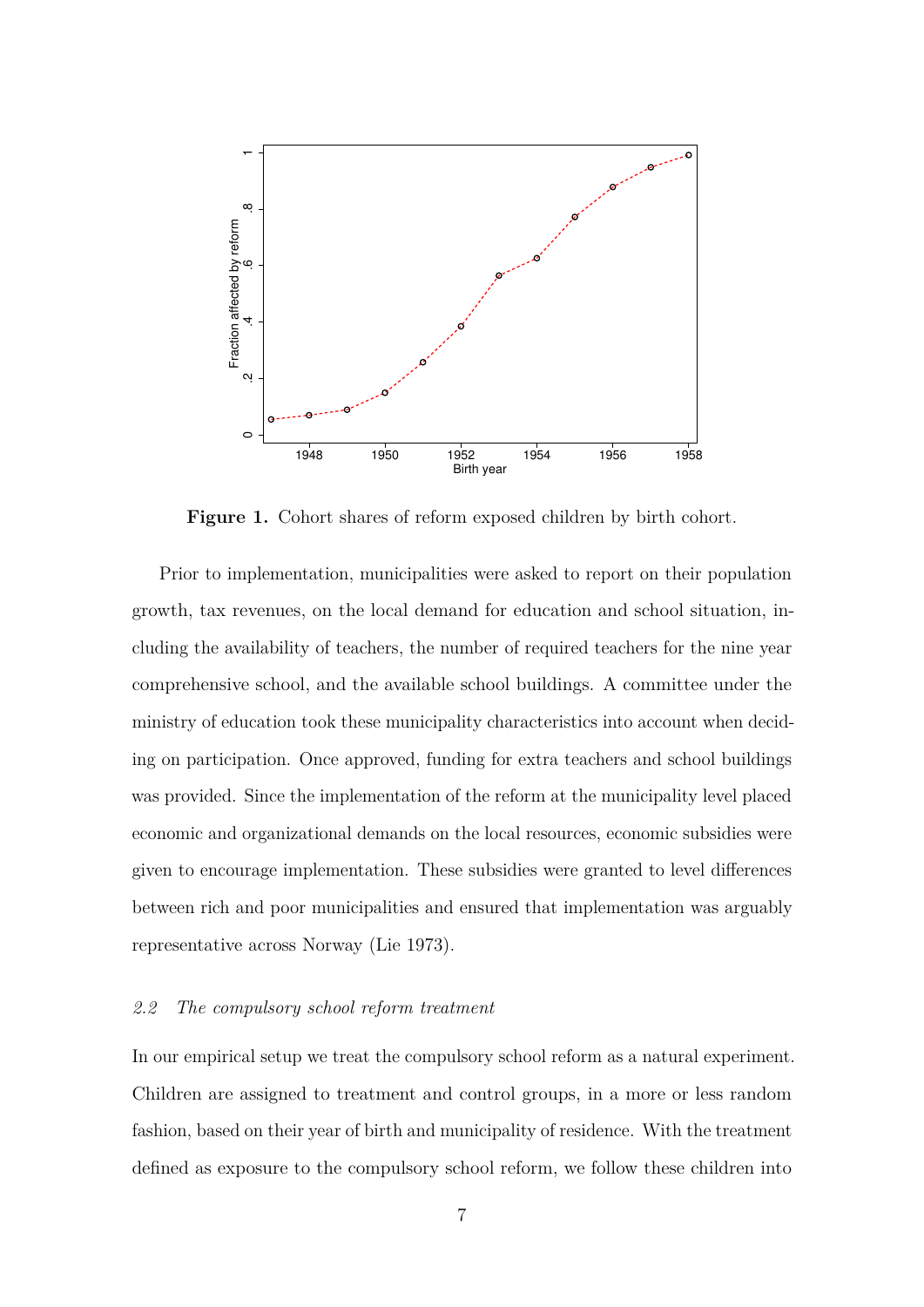later adulthood and compare their cancer mortality rates, overall cancer risk and cancer risks for the most common cancer sites. Any observable cancer differences between the treated and control children can then exclusively be attributed to differences in reform exposure. In order to interpret any estimated reform effect, however, we need to know what the reform treatment actually entails.

The reform introduced three institutional changes to the education system at the same time. The reform increased mandatory education, standardized curriculum and postponed ability tracking. Each of these three changes may have had an impact on the educational attainment of these children, both in quantity and quality. The mandatory increase from seven to nine years of compulsory education, for example, raised the time children spent in school and possibly the skills (relevant to a good health) they have learned there. The standardization of the curriculum likely improved the average level of quality of the schools, in particular the rural areas (Black et al. 2005). The delayed tracking was aimed to raise equality of opportunity; it is unclear, however, how tracking has affected the educational attainment of children. Some studies find that early tracking is beneficial for all students (Duflo et al. 2011). Other studies find a small positive effect of postponed tracking, possibly depending on family background (Meghir and Palme 2005; Pekkarinen et al. 2013).

Additionally, the reform may have induced other changes in the education system affecting the educational outcomes of children (and possibly their later life outcomes as well); among these are the reform-induced changes in teacher quality and classroom composition. The reform increased the demand for teachers due to increased school access. If new and inexperienced teachers are more likely to teach those children affected by the reform, the reform was accompanied with a fall in teacher quality with possible long run consequences (Chetty et al. 2011). Another, typically overlooked, feature of the reform is that the reform changed the classroom composition of children. Since the reform forced all children to stay in school for two additional years, the peer composition of each child individually changed. It is not clear how this affects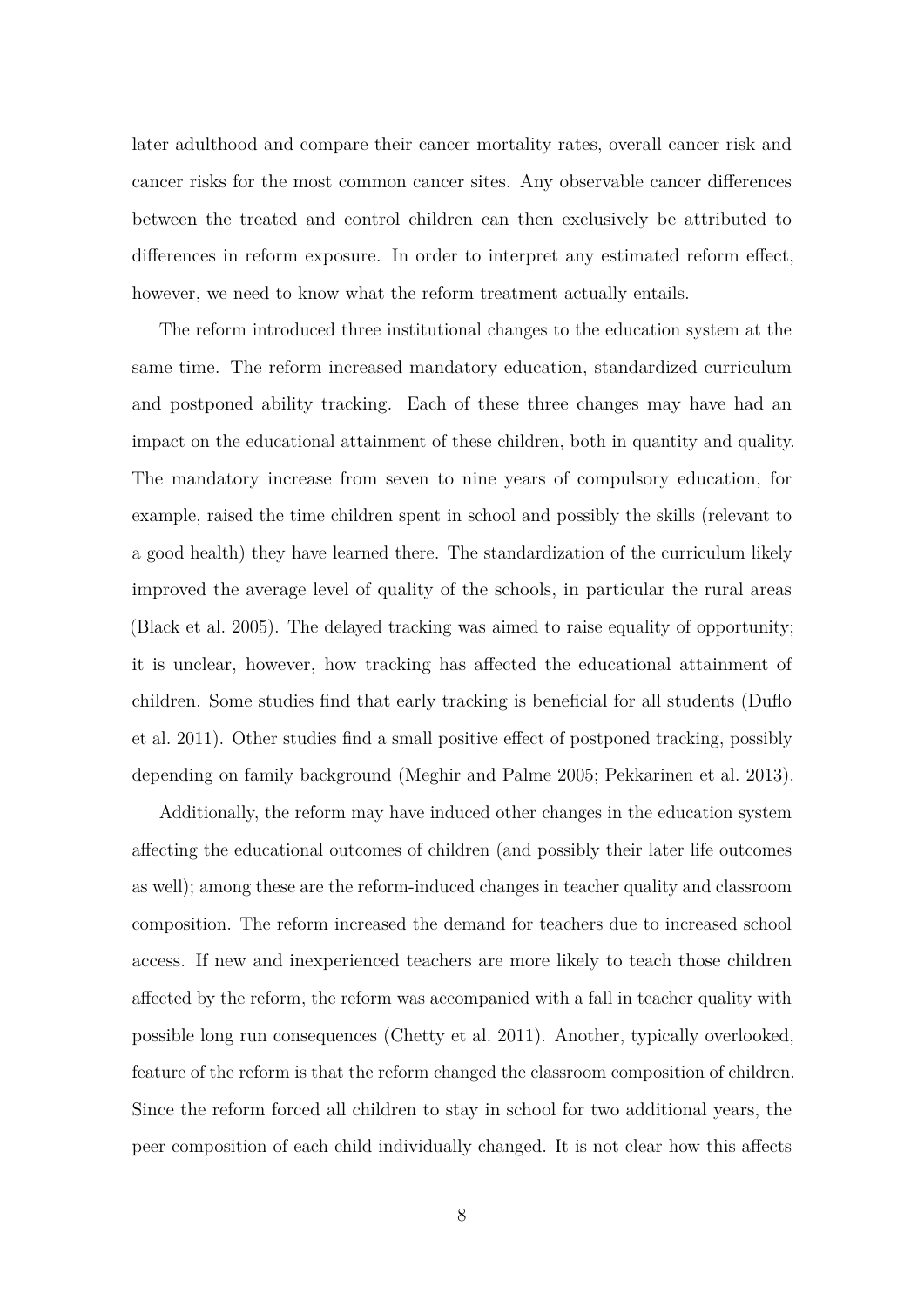classroom quality. It is possible, for example, that children who would obtain a university degree before the reform do worse had the reform been in effect because of increased exposure to potential dropouts. And reversely, children who would leave school in 7th, 8th or 9th grade before the reform may do better because of increased exposure to more academically orientated children.

The reform effect is thus a composite reform effect on cancer risk, incorporating not only the increase in years of mandatory education, but also the anticipated (and unanticipated) changes in school quality, teacher quality and classroom quality that likely matter for the educational attainment of children. Although our empirical framework is limited in its ability to disentangle the composite reform effect, it is still possible to interpret the composite reform effect in a meaningful way. If the reform improved the quality of education, which is supported by the evidence of the reform on earnings (Aakvik et al., 2010), then our empirical framework gives us reform estimates that measure the effect of education on cancer risk.<sup>5</sup>

### **3 Empirical strategy**

We examine three related questions concerning the relationship between educational attainment, the education reform and cancer risk. The first is the extent to which various cancer risks (observed in middle and later adulthood) vary with the educational attainment obtained as teenagers. In particular, we explore how our correlations compare (and contrast) to those reported elsewhere in the medical literature. The second examines the impact of the education reform on educational attainment. And relatedly, the third examines the impact of the education reform on cancer risk. To provide answers to these three questions, which are necessary to determine whether the relationship between education and cancer risk is causal, we estimate

<sup>5</sup>Other reform studies outside the health domain have also attributed positive reform effects to more and better schooling. Examples are Meghir and Palme (2005), who looked at the reform effect on earnings; and Black et al. (2005) and Holmlund et al. (2011), who looked at intergenerational reform effects.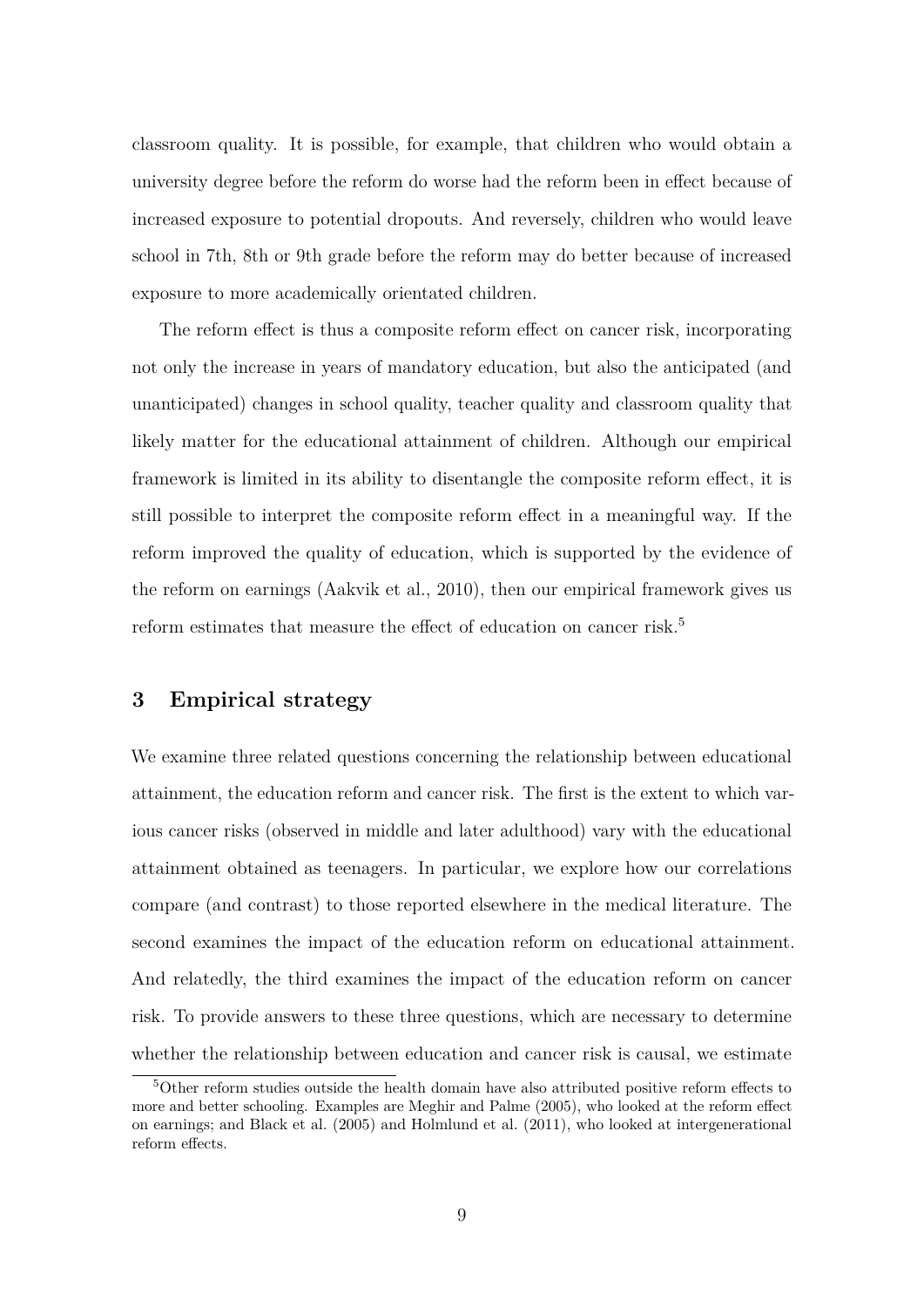three regression models.

The first regression model we have in mind, connects cancer risk with educational attainment in the following way

$$
CANCER_{itm} = \alpha_0 + \alpha_1 ED_i + \alpha_2 FEMALE_i + M_{im}\alpha_3 + B_{it}\alpha_4 + u_{itm} \tag{1}
$$

The indices *i*, *t* and *m* stand for individual *i* who is born in year *t* and lives (at the time of the reform) in municipality *m*. The dependent variable *CANCERitm* represents a set of relevant cancer risks, which we define in terms of binary cancer risk indicators, measuring whether the individual died of cancer, whether the individual has ever been diagnosed with cancer, and whether the individual has ever been diagnosed with cancer at the most common cancer sites. In this model *CANCERitm* depends on the educational attainment *EDitm*, which is the nominal number of years spend in school, gender  $FEMALE_i$ , municipality of residence  $M_i$ , year of birth  $B_i$ , and the econometric error term *uitm*, which incorporates all unobserved endowments and other characteristics that may influence cancer risk. The variables *M<sup>i</sup>* and *B<sup>i</sup>* refer to the full set of municipality and birth year dummies. Because the unobserved endowments are likely correlated with education, the parameter  $\alpha_1$  measures the correlation between years of education and various cancer risks, conditional on the predetermined control variables (gender, municipality of residence at time of the reform, and birth year).

The second regression model examines the impact of the reform on educational attainment. Since different municipalities adopted the education reform at different times, we can estimate a standard differences-in-differences regression model

$$
ED_{itm} = \beta_0 + \beta_1 REFORM_{itm} + \beta_2 FEMALE_i + M_i\beta_3 + B_i\beta_4 + v_{itm} \quad (2)
$$

where education outcome *EDitm* depends on whether the individual is exposed to the reformed education system  $REFORM_{itm}$ , gender  $FEMALE_i$ , school municipality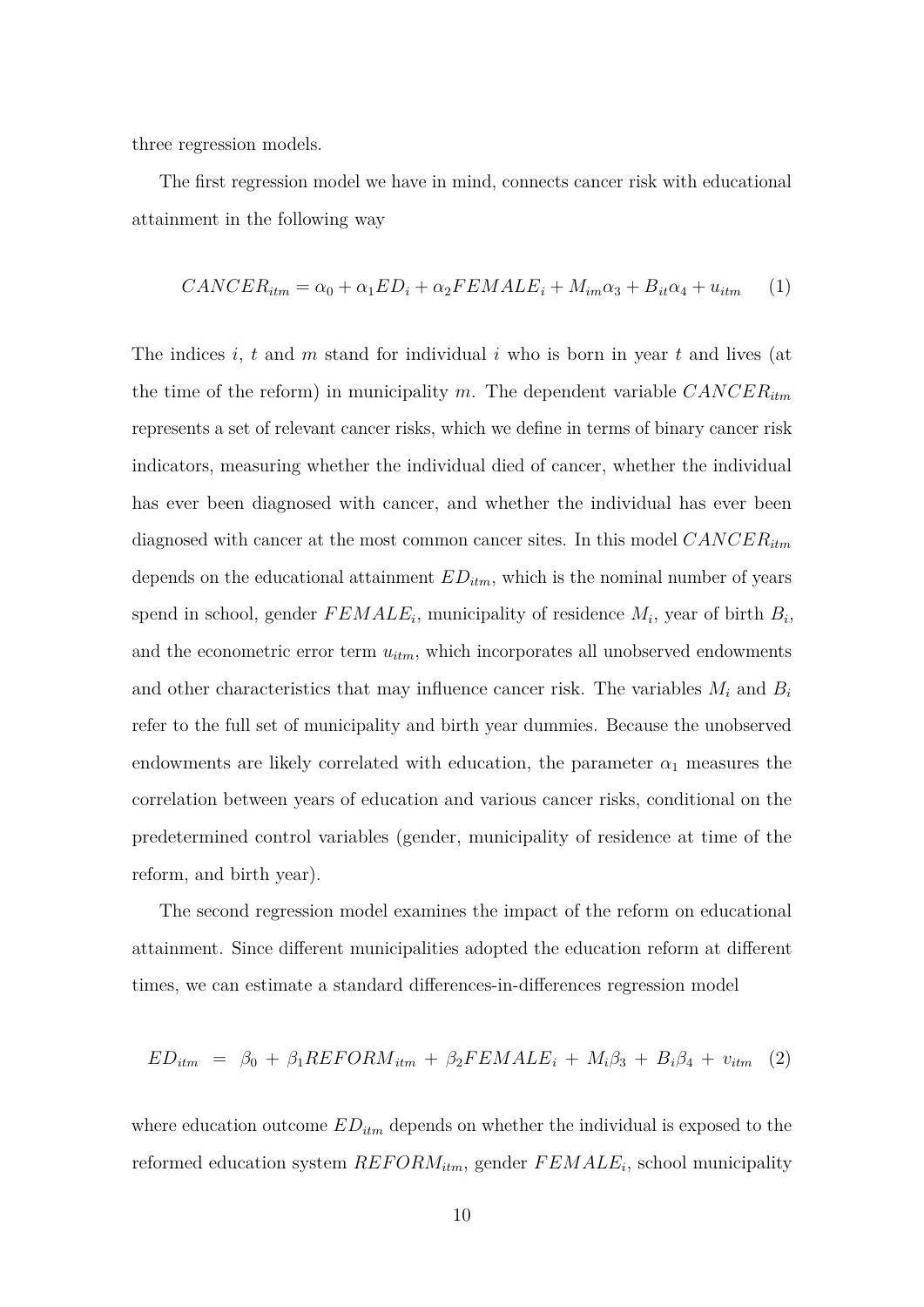$M_i$ , year of birth  $B_i$ , and the random error term  $v_{itm}$ , which captures those unobserved endowments and characteristics that have an impact on educational attainment. may influence cancer risk. In our model we treat the education reform as our source of exogenous variation in education and assume that *vitm* is uncorrelated with  $REFORM<sub>tm</sub>$  conditional on the other control variables. The parameter  $\beta_1$  can therefore be interpreted in a causal fashion, measuring the change in average years of education due to reform exposure.

And finally, the third model examines the impact of the reform on cancer risk. Parallel to the previous regression model, with similar exogeneity assumptions, we estimate a differences-in-differences regression model

$$
CANCER_{itm} = \gamma_0 + \gamma_1 REFORM_{itm} + \gamma_2 FEMALE_i + M_i\gamma_3 + B_i\gamma_4 + w_{itm}.
$$
 (3)

with the dependent variable switched to cancer risk. The parameter of interest is  $\gamma_1$ , which measures the average effect of the reform on cancer risk, at least for those who are assigned to the reform. A negative  $\gamma_1$  signals that more educated men and women face lower cancer risks because of more education, and not because of something else.

We apply ordinary least squares (OLS) to estimate the equations (1), (2) and (3). In addition, we estimate these models on split as well as pooled samples of men and women. In case of split samples, we do not control for gender. Standard errors are clustered at the municipality level.

There are three possible pitfalls in interpreting the OLS estimates of the regression models reported above. First, the key assumption in differences-in-differences estimation is that reformed and non-reformed municipalities experience parallel trends; that is, in the absence of the reform the outcome variable should similarly evolve in reformed and non-reformed municipalities. If this assumption is violated, these specifications will give us inconsistent estimates of the reform effect. To relax this assumption, we also estimate the differences-in-differences specifications with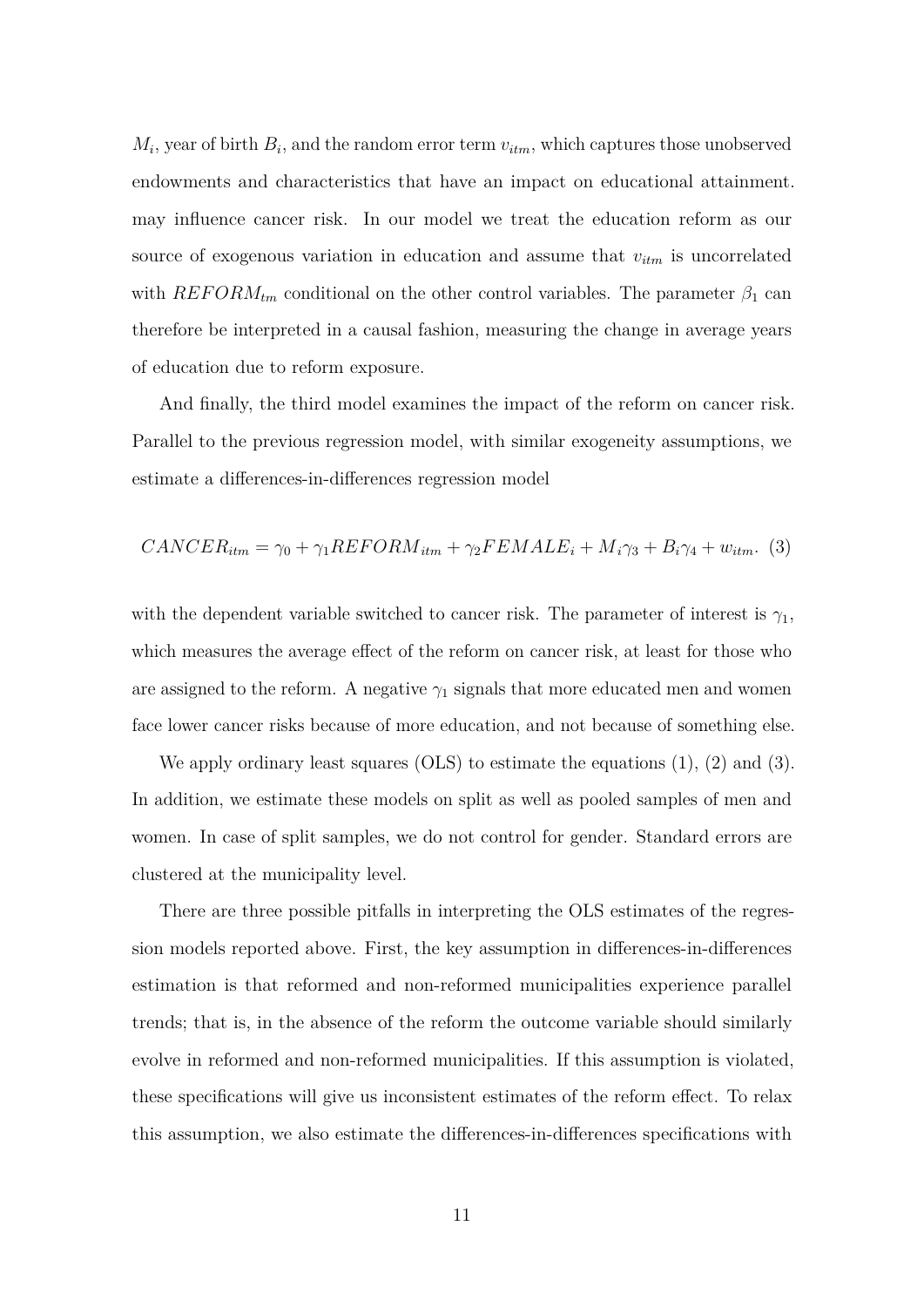municipality specific linear time trends included. If the parameter attached to the reform indicator captures the response to the reform, it should be insensitive to inclusion of municipality specific trends.

Second, equations (2) and (3) represent the first stage and reduced form regression models in two stage least squares estimation (2SLS). The main reason for not presenting 2SLS estimates is a questionable exclusion restriction; that is, the reform effect incorporates not only the increase in years of mandatory education, but also changes in school quality, teacher quality and classroom quality.

Third, cancer risks are right censored, which may constitute a censoring bias. As an alternative, we can use Cox proportional hazards regression models to analyze cancer mortality rates and cancer incidence rates (by means of hazard rates) and take right censoring into account. For time to cancer death (diagnosis) we use the following proportional hazard specification

$$
\lambda(D) = \lambda_m(D) \cdot \lambda_t \cdot \exp(\delta_1 REFORM_{itm} + \delta_2 FEMALE_i), \tag{4}
$$

with exposure time *D*, a municipality specific baseline hazard  $\lambda_m$ , a cohort specific relative risk factor  $\lambda_t$ , and explanatory variables we have defined above. Again, we will run these proportional hazard models on split as well as pooled gender samples.

### **4 Data**

The data we use are a combination of multiple administrative registers in Norway. The baseline sample is drawn from the Norwegian Population Register. This register contains information on all Norwegian citizens who were alive in 1954. In our analysis we focus on cohorts affected by the Norwegian education reform based on year of birth and municipality of residence (at the school going age). In the Norwegian Population Register we select reform affected cohorts, born between 1947 and 1958,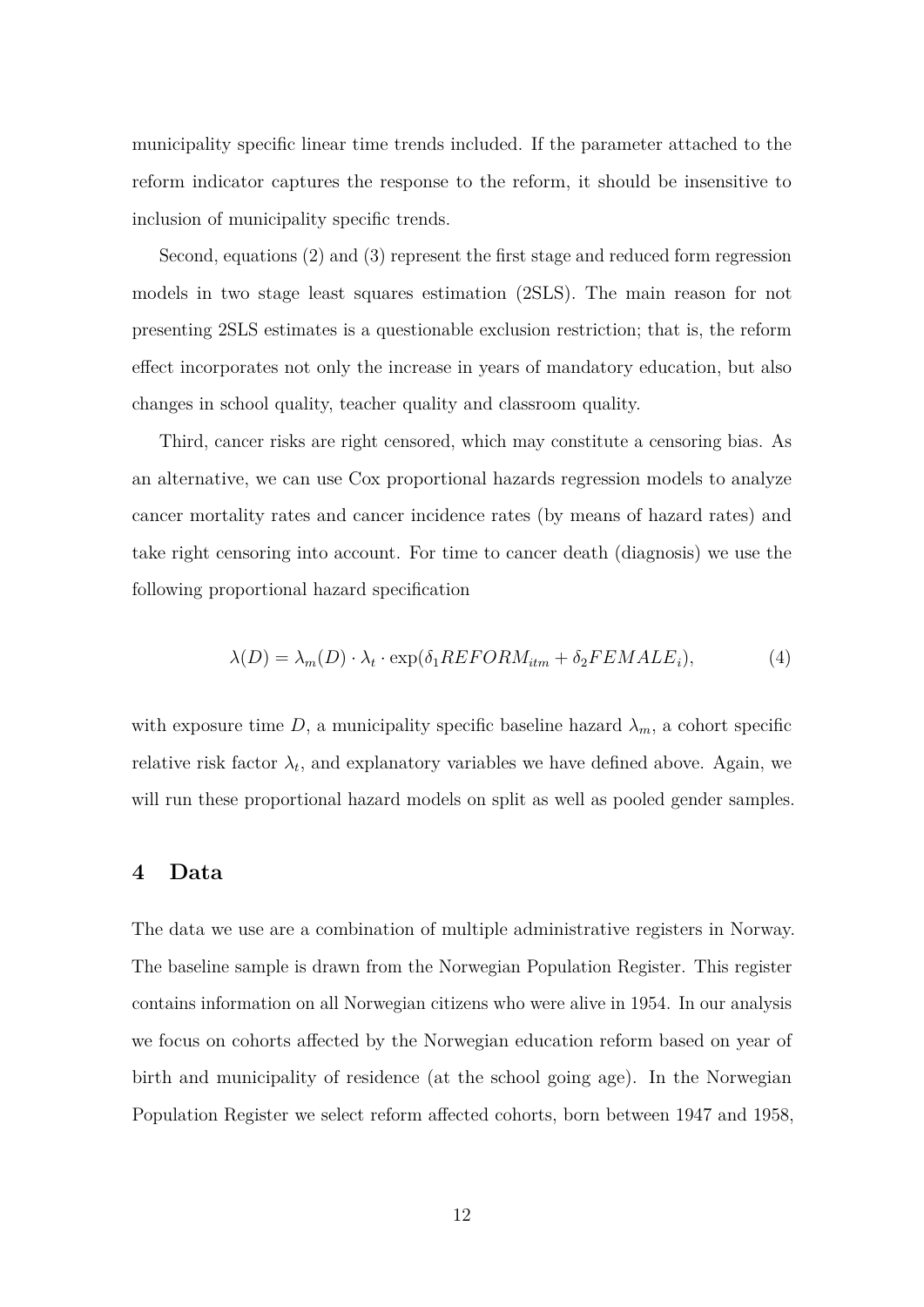in our sample.<sup>6</sup> In the 1960 Census, which contains municipality information, we collect information on municipality of residence at the time of the education reform.

Education information comes primarily from the 1970 Census. The Norwegian Education Registry started in 1970; we therefore collect education information from this registry for those who completed their education after 1970. Educational attainment is measured in nominal years of education taken from detailed education classifications.

Cancer information comes from the Norwegian Cancer Registry, which holds records of any cancer diagnosis and, in case of death, whether cancer has been the leading cause. This cancer registry collects individual level data from 1954 to 2007. Reporting to the cancer registry is mandatory (and done by clinicians and pathologists) and the completeness of registrations for solid tumors is close to 100 percent (Cancer Registry of Norway, 2007; Larsen et al., 2009). Information is available on the date of diagnosis, location of the tumor (encoded by ICD-10), stage at diagnosis (metastasis), the date the death certificate was issued (if the patient has died) and whether cancer was the main cause of death.

Table 1 shows the prevalence of cancer mortality, overall cancer incidence, and cancer incidence for the most common cancer types in our sample encoded by the first three digits of the ICD-10 (International Classification of Diseases, 10th revision) codes. Because we work with samples in which the average age when diagnosed with cancer is quite young, the cancer rates are quite low. Yet we see the common cancer patterns (albeit much smaller). Breast cancer is clearly the most common cancer type among women.

<sup>&</sup>lt;sup>6</sup>In case we run regression specifications with municipality specific trends, we extend the sample with pre-reform cohorts born between 1942 and 1946. This allows us to approximate a linear trend prior to reform implementation in municipaties that adopted the reform early.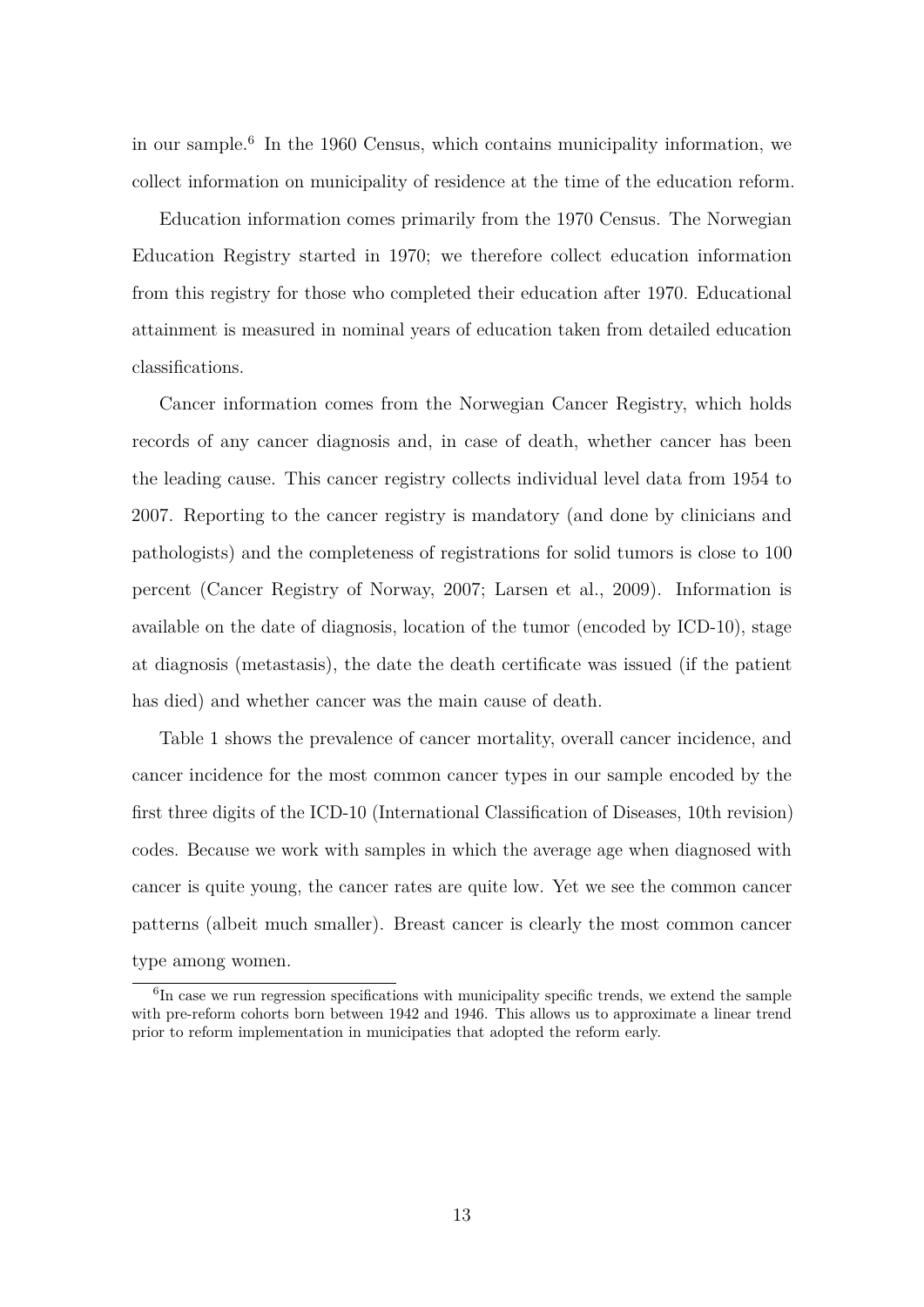|              | All       | Women   | Men     |
|--------------|-----------|---------|---------|
| Cancer death | 0.0166    | 0.0181  | 0.0152  |
| Cancer type  |           |         |         |
| - All        | 0.0650    | 0.0775  | 0.0532  |
| - Colorectal | 0.0056    | 0.0056  | 0.0057  |
| $-Lung$      | 0.0045    | 0.0040  | 0.0049  |
| - Skin       | 0.0075    | 0.0082  | 0.0068  |
| - Breast     | 0.0129    | 0.0264  | < .0001 |
| - Cervical   | 0.0047    | 0.0097  |         |
| - Prostate   | 0.0037    |         | 0.0072  |
| - Testicular | 0.0022    |         | 0.0042  |
| - Leukemia   | 0.0054    | 0.0044  | 0.0063  |
| Observations | 1,239,771 | 602,629 | 637,142 |

**Table 1.** Descriptive statistics – Incidence of cancer

#### **5 Results**

To quantify the extent to which education and cancer risk are causally linked, we estimate a variety of regression models set out in equations (1), (2) and (3).

#### *5.1 The association between education and cancer risk*

Tables 2 contains simple estimates of the relationship between education (measured in years) on cancer risks controlling for a few demographic variables we consider exogenous (gender, municipality and year of birth). Results are presented for various cancer risks: cancer mortality, overall cancer risk and cancer risks for the most common cancer sites, including colorectal cancer, lung cancer, skin cancer, leukemia, breast and cervical cancer for women, and prostate and testicular cancer for men. In column 1 we report the OLS results of equation (1) for the full sample of men and women who are somewhere between 50 and 60 years old. We find that more educated men and women face significantly lower risks for any cancer. The estimated coefficient on education shows how education covaries with the probability of having died of any cancer is about -0.0016 [9 percent], where to get an idea about magnitude, we also report the relative percentage change in the sample average cancer rate associated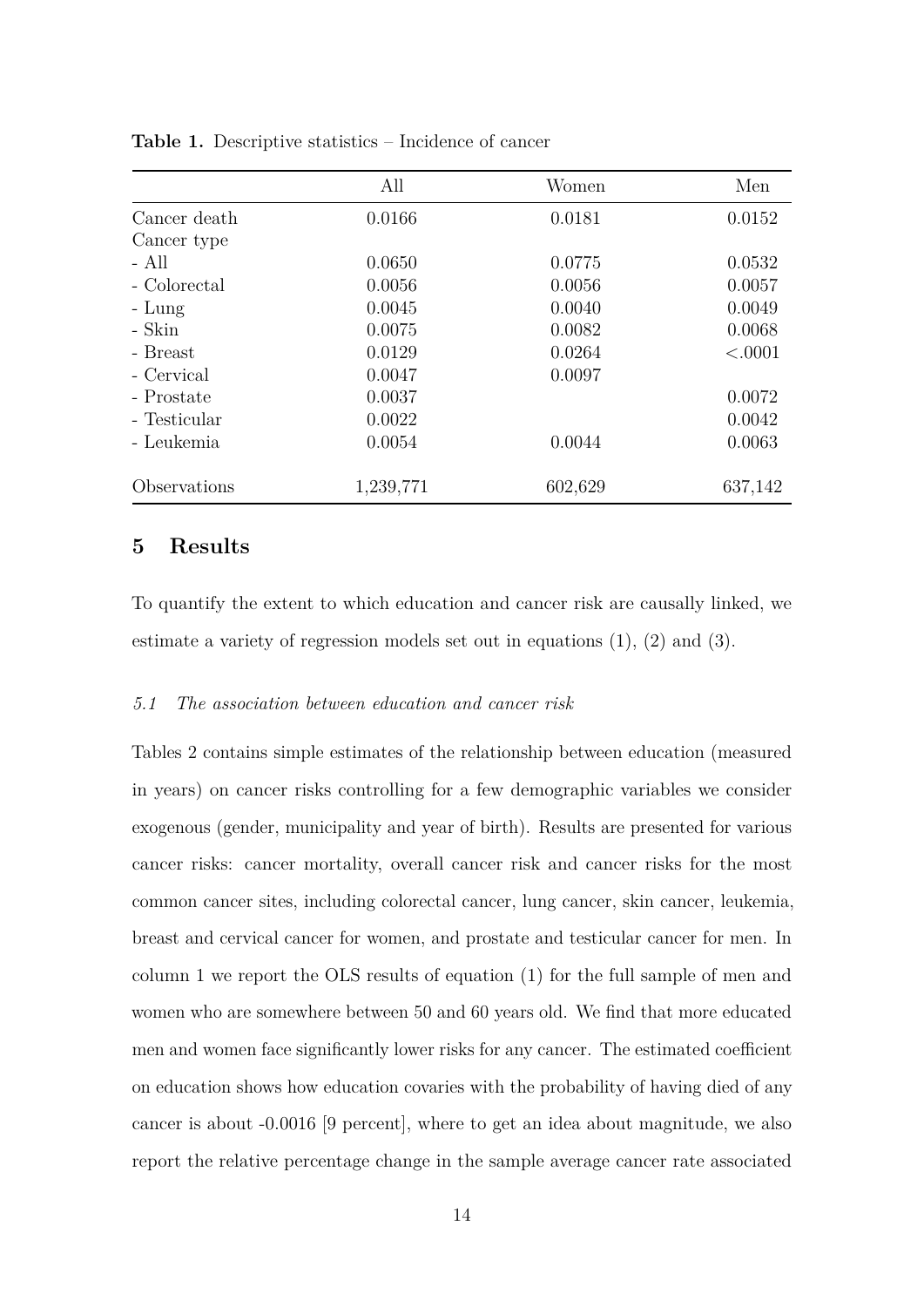with one extra year of education between brackets. The estimated coefficient on the probability of being diagnosed with any cancer is about -0.0012 [2 percent]. Although these coefficients appear small, they are highly significant. If we turn to the four most common sites of cancer shared by men and women, we find that these coefficients are considerably smaller and not always negative. Men and women with more education face significantly lower risks of developing lung cancer (-0.0007 [16 percent]). In contrast, men and women with more education face significantly higher risks of skin cancer (0.00038 [5 percent]).

Table 3 contains the same set of estimates for men and women separately. In column 1 we find again decreased cancer risks for all cancers among more educated men as well as among more educated women. There are no apparent gender differences between men and women. The regression association between education and the cancer mortality rate is -0.0015 [10 percent] for men, and -0.0018 [9 percent] for women. The association with the likelihood of a cancer diagnose is  $-0.0009$  [2 percent] for men, and -0.0013 [2 percent] for women. The correlations between education and cancer risk at common cancer sites vary in sign. Among men, the association between education and cancer risk is significantly negative for lung cancer (-0.0008 [17 percent]), but significantly positive for skin cancer (0.0004 [6 percent]) and prostate cancer (0.0004 [5 percent]). Among women, the association of education and cancer risk for is significantly negative for colorectal cancer (-0.0011 [2 percent]), lung cancer  $(-0.0007 \mid 15 \text{ percent})$  and cervical cancer  $(-0.0007 \mid 15 \text{ percent})$ , but significantly positive for skin cancer (0.0003 [4 percent]) and breast cancer (0.0006 [4 percent]).

These results are comparable to many of the estimates that have appeared in the medical literature, which ignore the correlation between the individual's educational attainment, endowments and other unobserved characteristics.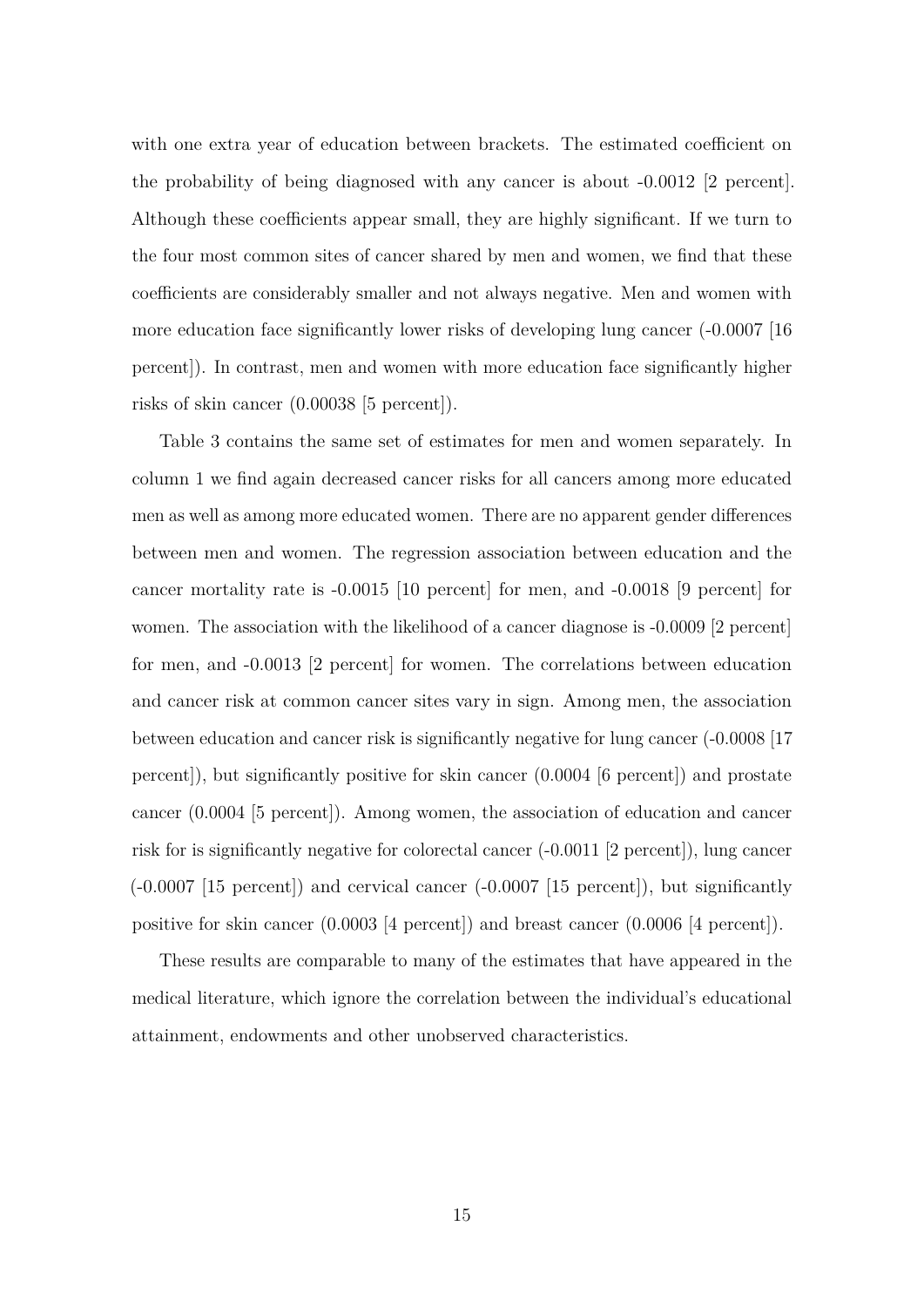|                                                                                                                                                                                        | Schooling                        |                             | Reform      |                         | Reform     |                 |
|----------------------------------------------------------------------------------------------------------------------------------------------------------------------------------------|----------------------------------|-----------------------------|-------------|-------------------------|------------|-----------------|
| Schooling (years)                                                                                                                                                                      |                                  |                             | 0.16297     | $(0.01526)$ ***         | 0.16717    | $(0.01314)$ *** |
| Cancer death<br>Cancer Type                                                                                                                                                            | $-0.00157$                       | $(0.00005)$ ***             | $-0.00008$  | (0.00045)               | $-0.00016$ | (0.00047)       |
| $-$ All                                                                                                                                                                                | $-0.00118$                       | $(0.00008)$ ***             | 0.00074     | (0.00091)               | 0.00062    | (78000.0)       |
| $\rm{Colorectal}$                                                                                                                                                                      | $-0.00004$                       | (0.00003)                   | 0.00052     | 0.00034)                | 0.00045    | (0.00036)       |
| - Lung                                                                                                                                                                                 | $-0.00072$                       | $(0.00003)$ ***             | 0.00054     | $0.00023$ <sup>**</sup> | 0.00060    | $(0.00025)$ **  |
| Skin                                                                                                                                                                                   | 0.00038                          | $(0.00003)$ ***             | 0.00025     | (0.00028)               | 0.00036    | (0.00028)       |
| Leukemia                                                                                                                                                                               | 0.00006                          | $(0.00003)$ **              | 0.00010     | 0.00027                 | 0.00013    | 0.00026         |
| Municipality FEs                                                                                                                                                                       | Yes                              |                             | Yes         |                         | $Y$ es     |                 |
| Municipality trends                                                                                                                                                                    | $\overline{\text{N}}_{\text{O}}$ |                             | $\rm N_{O}$ |                         | Yes        |                 |
| Note: $N = 1,190,994$ . Sample includes all men and women aged 46-60. Each estimate erpresents the coefficient from a separate OLS regression. All OLS regressions include dummies     |                                  |                             |             |                         |            |                 |
| for gender, birth cohort, municipality of residence (at school going age), and municipality specific time trends (when indicated). Standard errors (between parentheses) are clustered |                                  |                             |             |                         |            |                 |
| at the municipality; *** significant at $1\%$ , ** significant at $5\%$ ,                                                                                                              |                                  | $*$ significant at $10\%$ . |             |                         |            |                 |

Table 2. The effect of the reform on education and main cancer types using all men and women. **Table 2.** The effect of the reform on education and main cancer types using all men and women.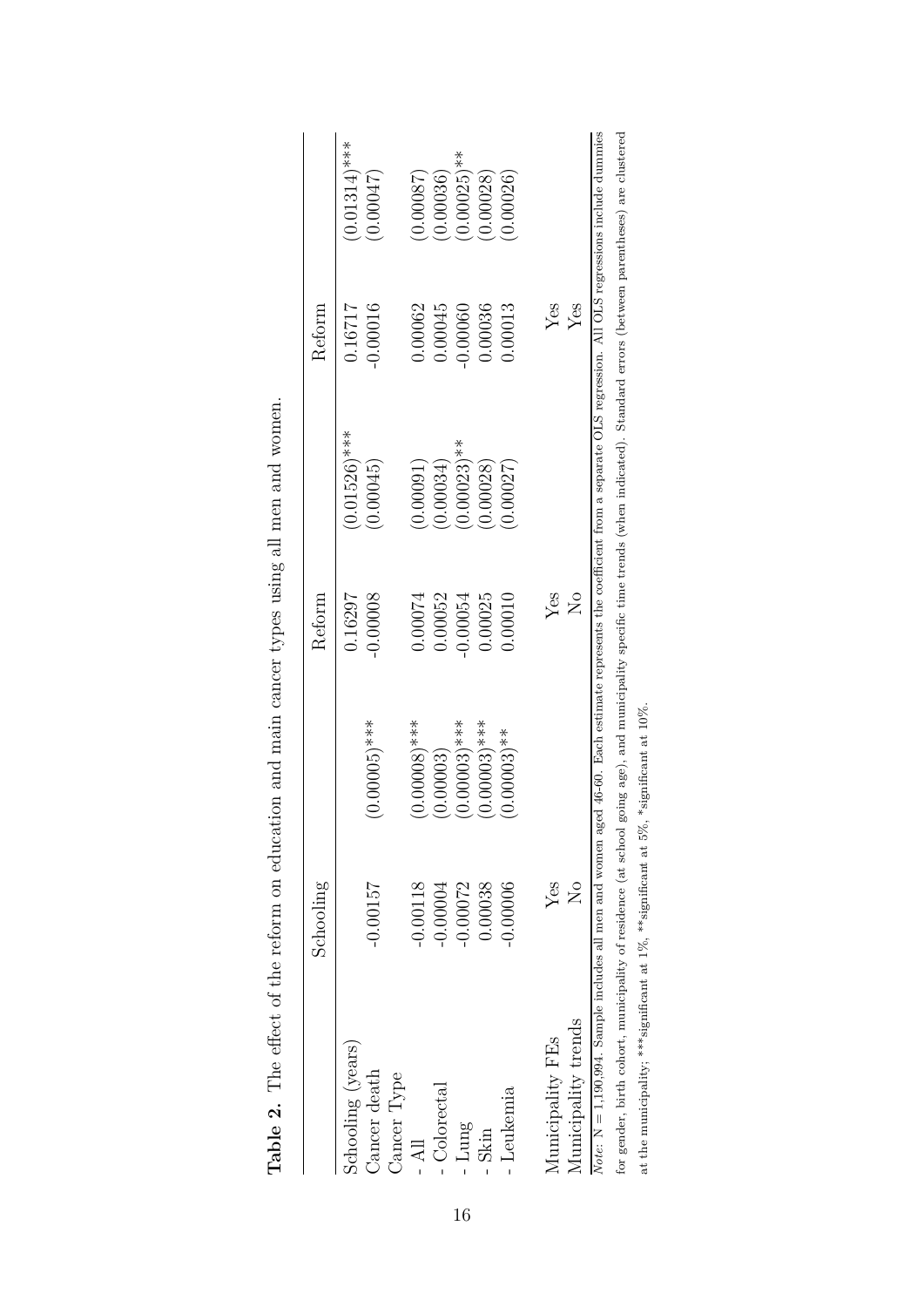|                                                                                                             | Schooling                   |                 | Reform         |                                                                                                                          | Reform      |                          |
|-------------------------------------------------------------------------------------------------------------|-----------------------------|-----------------|----------------|--------------------------------------------------------------------------------------------------------------------------|-------------|--------------------------|
| I. Men                                                                                                      |                             |                 |                |                                                                                                                          |             |                          |
| Schooling (years)                                                                                           |                             |                 | 0.14845        | $0.01875$ <sup>***</sup>                                                                                                 | 0.15709     | $0.01651$ <sup>***</sup> |
| Cancer death                                                                                                | $-0.00150$                  | $(0.00006)$ *** | $-0.00046$     | 0.00059                                                                                                                  | $-0.00040$  | 0.00064                  |
| $-$ All                                                                                                     | $-0.00093$                  | $(0.0000)$ ***  | 0.00034        | 0.00104                                                                                                                  | 0.00047     | 0.00105                  |
| ${\bf Colorectal}$                                                                                          | 0.00001                     | (0.00003)       | $-0.00024$     | 0.00038                                                                                                                  | $-0.00034$  | 0.00040                  |
| Lung                                                                                                        | $-0.00081$                  | $(0.00003)$ *** | $-0.00075$     | $0.00036$ <sup>**</sup>                                                                                                  | $-0.00074$  | $0.00040$ <sup>*</sup>   |
| Skin                                                                                                        | 0.00043                     | $(0.00004)$ *** | 0.00044        | 0.00042                                                                                                                  | 0.00051     | 0.00042                  |
| Leukemia                                                                                                    | $-0.00006$                  | (0.00004)       | 0.00036        | 0.00038                                                                                                                  | 0.00050     | 0.00041                  |
| Prostate                                                                                                    | 0.00036                     | $(0.00004)$ *** | 0.00049        | 0.00036                                                                                                                  | 0.00044     | 0.00038                  |
| Testicular                                                                                                  | 0.00003                     | (0.00003)       | 0.00018        | 0.00032                                                                                                                  | 0.00023     | 0.00033                  |
| II. Women                                                                                                   |                             |                 |                |                                                                                                                          |             |                          |
| Schooling (years)                                                                                           |                             |                 | 0.17945        | $0.01951$ <sup>***</sup>                                                                                                 | 1.17888     | $(0.01881)$ ***          |
|                                                                                                             | $-0.00166$                  | $(0.00007)$ *** | 0.00031        | 0.00076                                                                                                                  | 0.00010     | 0.00081                  |
| Cancer death - $\mathop{\rm All}\nolimits$                                                                  | $-0.00133$                  | $(0.00014)$ *** | 0.00117        | 0.00138                                                                                                                  | 0.00078     | 0.00133                  |
| - Colorectal                                                                                                | $-0.00011$                  | $(0.00004)$ *** | 0.00130        | $0.00047$ <sup>***</sup>                                                                                                 | 0.00128     | $0.00050)**$             |
| Lung                                                                                                        | $-0.00066$                  | $(0.00004)$ *** | $-0.00032$     | 0.00029                                                                                                                  | $-0.00044$  | 0.00031                  |
| Skin                                                                                                        | 0.00030                     | $(0.00004)$ *** | 0.00006        | 15000000                                                                                                                 | 0.00020     | 0.00049                  |
| Leukemia                                                                                                    | $-0.00007$                  | $(0.00003)**$   | 0.00017        | 0.00036                                                                                                                  | 0.00025     | 0.00037                  |
| $-$ Breast                                                                                                  | 0.00055                     | $(0.00007)$ *** | 0.00012        | 0.00080                                                                                                                  | $-0.00004$  | 0.00088                  |
| - Cervical                                                                                                  | $-0.00072$                  | $(0.00006)$ *** | 0.00016        | 0.00058                                                                                                                  | 0.00004     | 0.00056                  |
| Municipality FEs                                                                                            | $\ensuremath{\mathrm{Yes}}$ |                 | Yes            |                                                                                                                          | ${\rm Yes}$ |                          |
| Municipality trends                                                                                         | $\rm \stackrel{\circ}{X}$   |                 | $\overline{N}$ |                                                                                                                          | $Y$ es      |                          |
| Note: Samples include either men ( $N = 612,066$ ) or women                                                 |                             |                 |                | $N = 578,928$ ) aged 46-60. Each estimate represents the coefficient from a separate OLS regression. All OLS regressions |             |                          |
| include dummies for birth cohort, municipality of residence                                                 |                             |                 |                | at school going age), and municipality specific time trends (when indicated). Standard errors (between parentheses) are  |             |                          |
| clustered at the municipality; ****significant at $1\%$ , **significant at $5\%$ , *significant at $10\%$ . |                             |                 |                |                                                                                                                          |             |                          |

**Table 3.** The effect of the reform on education and main cancer types for men and women separately **Table 3.** The effect of the reform on education and main cancer types for men and women separately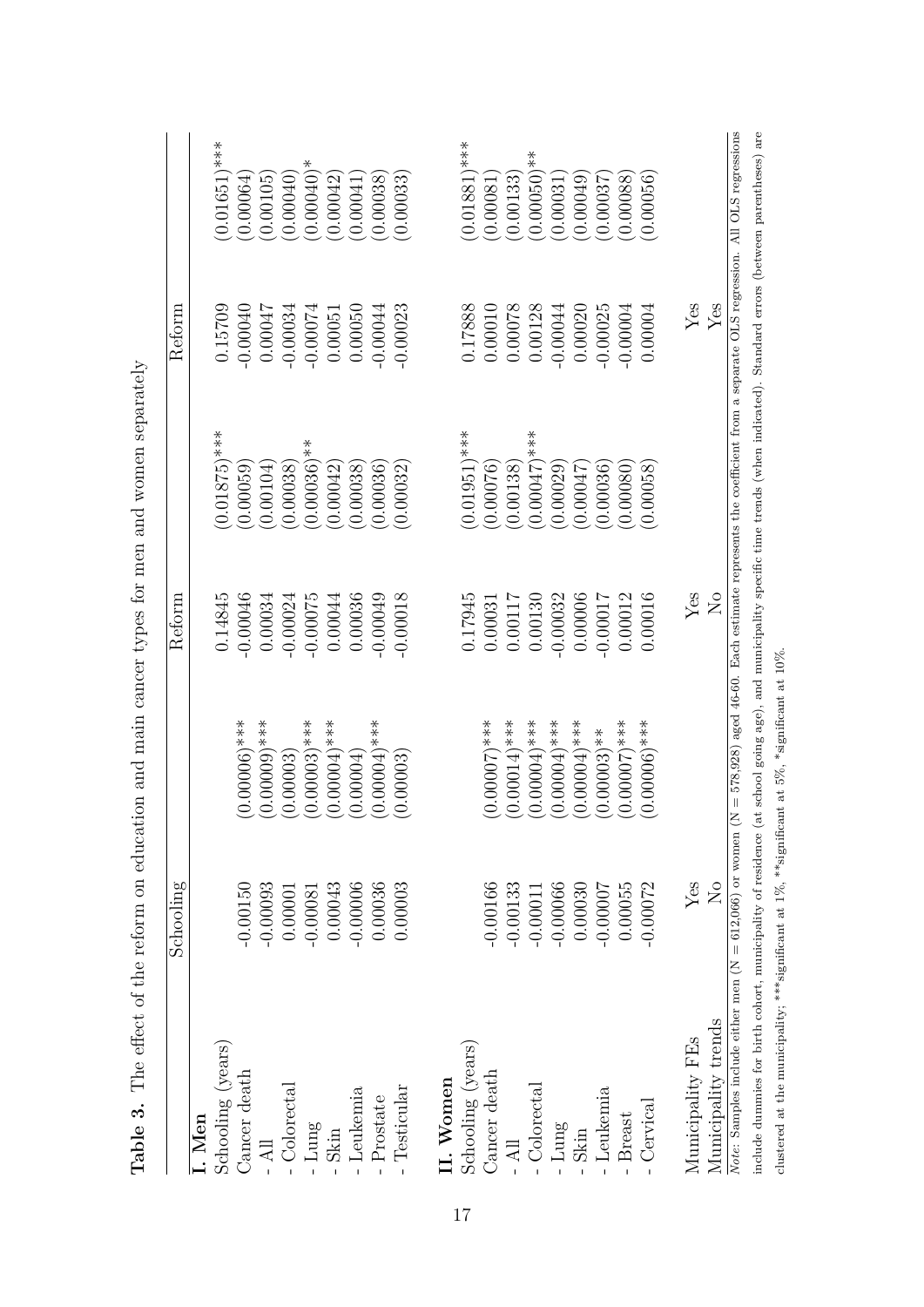#### *5.2 The effect of the reform on education*

Table 2 also contains the estimates of the impact of the compulsory school reform on educational attainment, measured in years, for the whole sample of men and women. Table 3 contains the same set of reform estimates for men and women separately. In column 2 we present the OLS estimates of  $\beta_1$ , which come from the differences-in-differences specification (2) without municipality specific linear time trends. In column we present the same OLS estimates using the same specifications with municipality specific linear time trends.

The impact of the reform on educational attainment turns out to be significant and positive. In column 2 we find that the effect of the school reform raised the average number of years spend in school by about 0.16 years. This effect is primarily driven by the increased education of those men and women who would have dropped out in either 7th or 8th grade in the absence of the reform. Note that our reform estimates are remarkably stable across different samples and different specifications. We obtain very similar reform estimates when we look at men and women separately. We obtain very similar reform estimates with and without municipality specific trends. And we obtain reform estimates very similar to those reported in Black et al. (2005).

Figure 2 displays the effect of the reform on average years of education, after taking out municipality and birth year fixed effects. Time zero represents the year of reform implementation. Comparing the average years of education in pre- and post-reform years, we can clearly see that the reform is fully responsible for the large and discontinuous jump in the educational attainment of men and women.

#### *5.3 The effect of the reform on cancer risk*

To evaluate the impact of the educational reform on cancer risk, we run the same differences-in-differences regressions with the dependent variable switched to cancer risks. Tables 2 and 3 report these differences-in-differences estimates of equation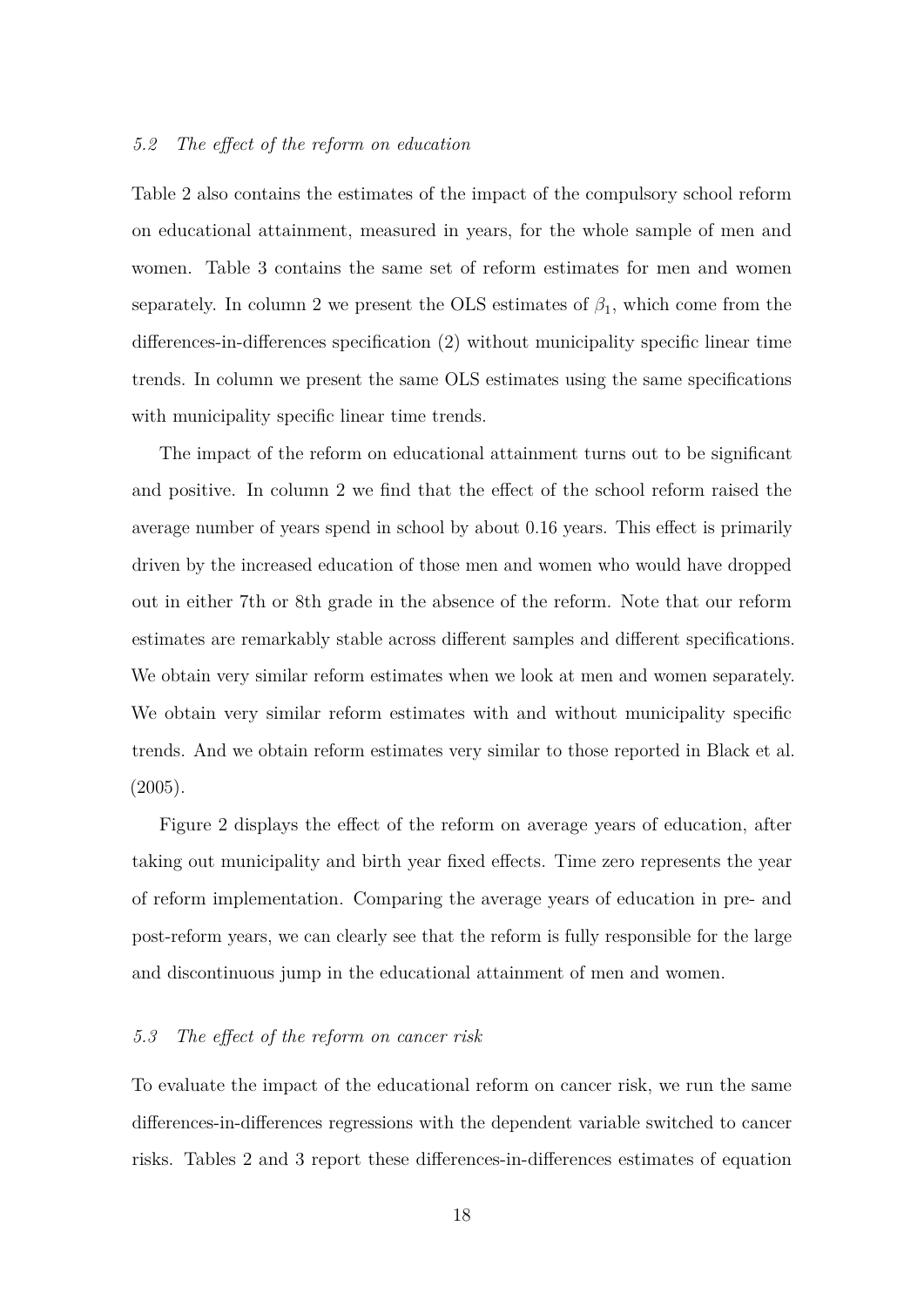

**Figure 2.** First stage

(3) in the same format as before. Assuming that our procedure takes account of the unobserved endowments, the reform estimates are driven by the causal effect of education on cancer risk.

We first consider cancer risk in terms of cancer mortality and overall cancer risk. Our results reveal that the compulsory schooling reform had little if any effect on cancer mortality (from any cancer site). All the reform coefficients we estimate are close to zero and statistically insignificant, regardless of whether we run regressions on pooled gender samples, on split gender samples, or with and without municipality specific trends. When we replace cancer mortality with overall cancer risk, measuring whether someone has ever been diagnosed with cancer (from any cancer site), our results remain small, statistically insignificant and change little across the different samples and specifications; the estimated effect of the reform on overall cancer risk is marginally negative for men (-0.0005 [1 percent]) and marginally positive for women (0.0011 [1 percent]). Again, the number between brackets represents the relative percentage change in the sample average cancer rate associated with reform exposure.

We next consider cancer risk in terms of cancer risk by cancer site for the most common cancer sites. Our results indicate that the marginal reform effects on overall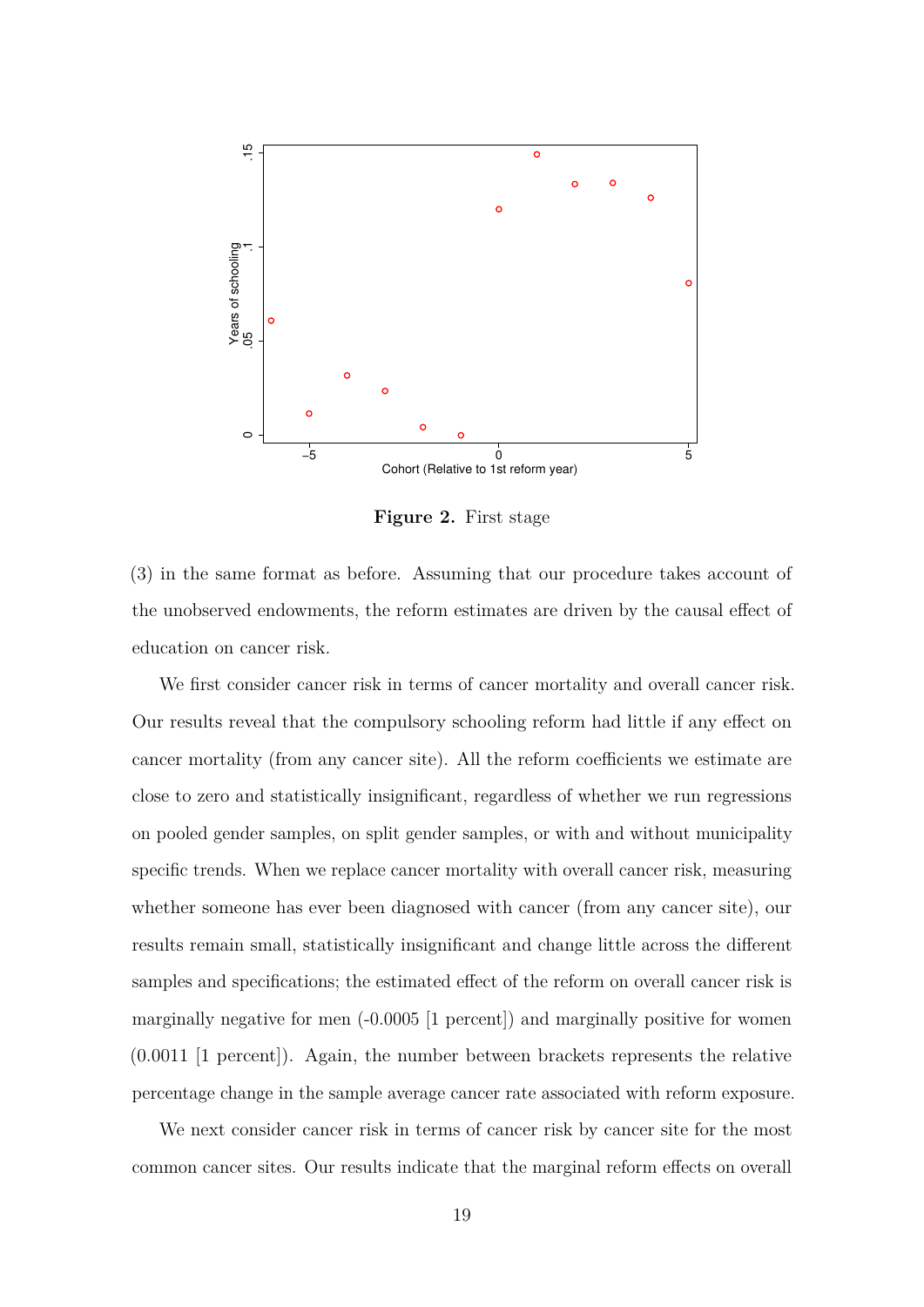cancer risks mask important gender differences at different cancer sites. For men we find that the reform significantly lowered the risk of lung cancer; the estimated effect of the reform on lung cancer risk is -0.0007 [15 percent]. For women we find that the reform caused a significant rise in colorectal cancer; the estimated effect of the reform on lung cancer risk is 0.0013 [23 percent]. While these two reform effects are significant and sizeable, all the other reform effects we estimate are much smaller (in terms of relative risks) and not significantly different from zero. It thus seems that the small and weak reform effects we find for the overall cancer risks carry over to most of the specific cancer risks as well.

#### *5.4 Censored cancer risks*

The cancer risk variables we have used in the analysis thus far are binary cancer risk indicators, measuring among others whether men and women have been diagnosed with cancer somewhere between 1954 to 2007, regardless of how old these men and women are. This means that we measure the risks of detecting cancer for the oldest cohort up to the age of 60, whilst for the youngest cohort up to the age of 49. This is a problem of right censoring; that is, we miss out on all those cancer risks for men and women younger than 60 in 2007 who may develop and/or die from cancer later on in life.

One simple procedure to address the problem of (right) censoring is to estimate proportional hazard regression models. Table 4 contains the hazard rates for cancer incidence taken from Cox proportional hazard regression models estimated on the full sample consisting of men and women. Table 5 contains the same set of hazard estimates for men and women separately. Hazard rates lower than one indicate a protective effect of either education or reform. And reversely, hazard rates larger than one indicate a harmful effect. In column 1 we present the hazard rates for cancer incidence associated with years of education. The hazard results suggest that education matters. In most specifications, education leads to a small but highly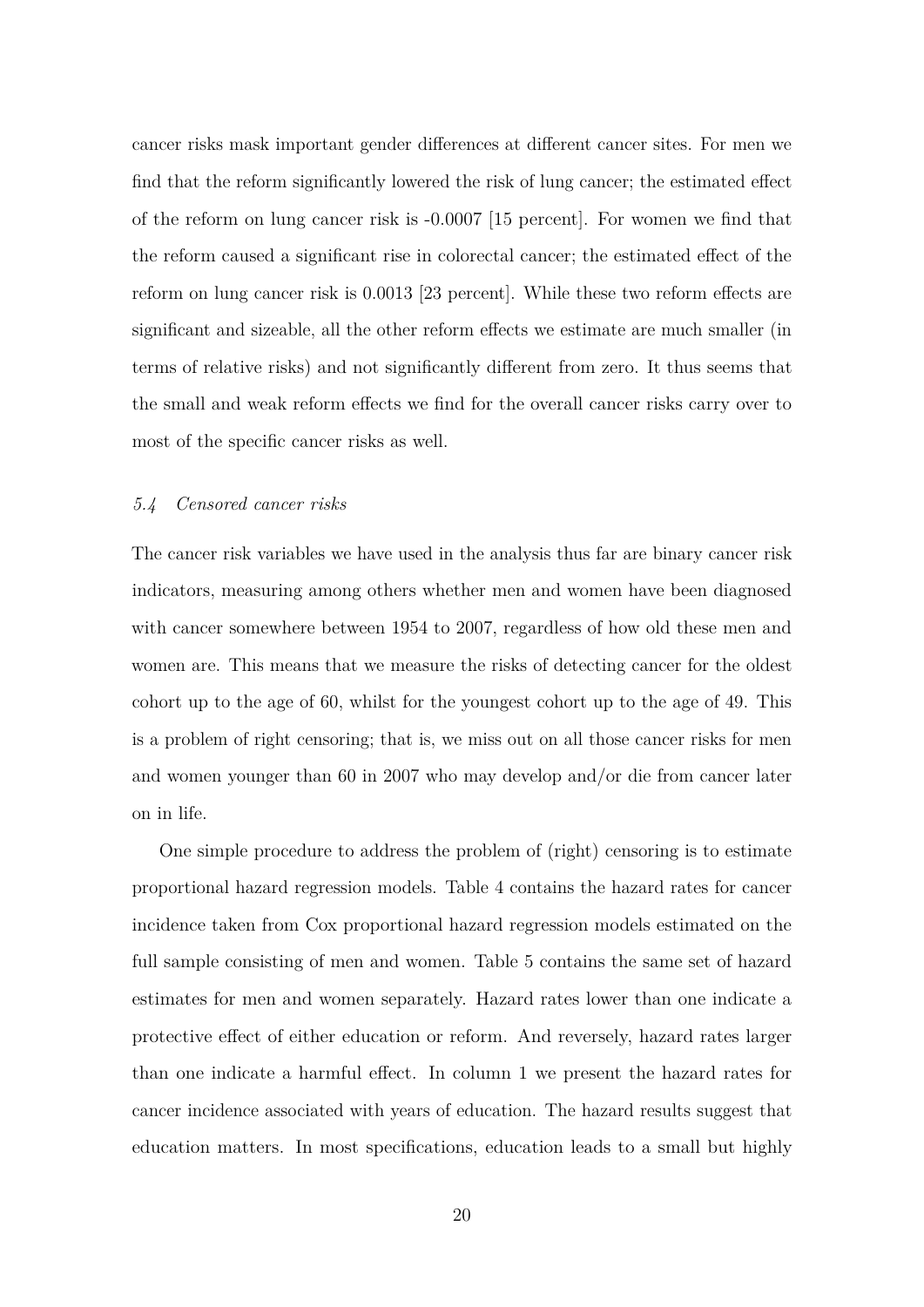|                                                                 | Schooling                                                                                                                 |           |                      |            | Reform                 |                             |       |          |
|-----------------------------------------------------------------|---------------------------------------------------------------------------------------------------------------------------|-----------|----------------------|------------|------------------------|-----------------------------|-------|----------|
| All cancer                                                      | $0.979***$                                                                                                                |           | $0.00129$ $0.916***$ | (0.00340)  | 1.023                  | $(0.0166)$ 1.022 $(0.0451)$ |       |          |
| Colorectal                                                      | $0.987***$                                                                                                                | 0.00431)  | $0.986*$             | (0.00827)  | $1.121**$              | (0.0624)                    | 1.038 | (0.110)  |
| Skin                                                            | $1.043***$                                                                                                                | 0.00380)  | 0.989                | 0.0203)    | 1.061                  | (0.0492)                    | 1.201 | (0.314)  |
| Lung                                                            | $0.825***$                                                                                                                | 0.00481)  | $0.813***$           | (81900.00) | $0.863**$              | (0.0566)                    | 0.929 | (2580.0) |
| Leukemia                                                        | $0.990**$                                                                                                                 |           | $0.00491$ $0.882***$ | (0.0375)   | 1.040                  | (0.0645)                    | 1.623 | (0.812)  |
| Metastasis                                                      | $\overset{\circ}{\Xi}$                                                                                                    |           | $Y$ es               |            | $\overset{\circ}{\Xi}$ |                             | Yes   |          |
| Observations                                                    |                                                                                                                           | 1,190,994 |                      |            |                        | 1,239,771                   |       |          |
| Note: Sample includes all men and women aged 46-60. Eac         | h estimate represents the hazard rate from a separate Cox proportional hazard regression. Hazard rates lower than         |           |                      |            |                        |                             |       |          |
| one indicate a protective effect. All Cox regressions include a | , municipality specific baseline hazard, cohort specific relative risk factor, and as individual controls a gender dummy; |           |                      |            |                        |                             |       |          |

| )                                                                                                                        |
|--------------------------------------------------------------------------------------------------------------------------|
|                                                                                                                          |
|                                                                                                                          |
|                                                                                                                          |
|                                                                                                                          |
|                                                                                                                          |
|                                                                                                                          |
|                                                                                                                          |
|                                                                                                                          |
| on acromon annon annon turach bu achanna and achan-achan rathara uainar all man and unom on<br>viii vultavat valtioon va |
|                                                                                                                          |
|                                                                                                                          |
| ĺ<br>I                                                                                                                   |
| )<br>}<br>י<br>                                                                                                          |
|                                                                                                                          |

\*\*\*significant at 1%, \*\*significant at 5%, \*significant at 10%.

\*\*\*<br/>significant at 1%, \*\*\*<br/>significant at 5%, \*significant at 10%.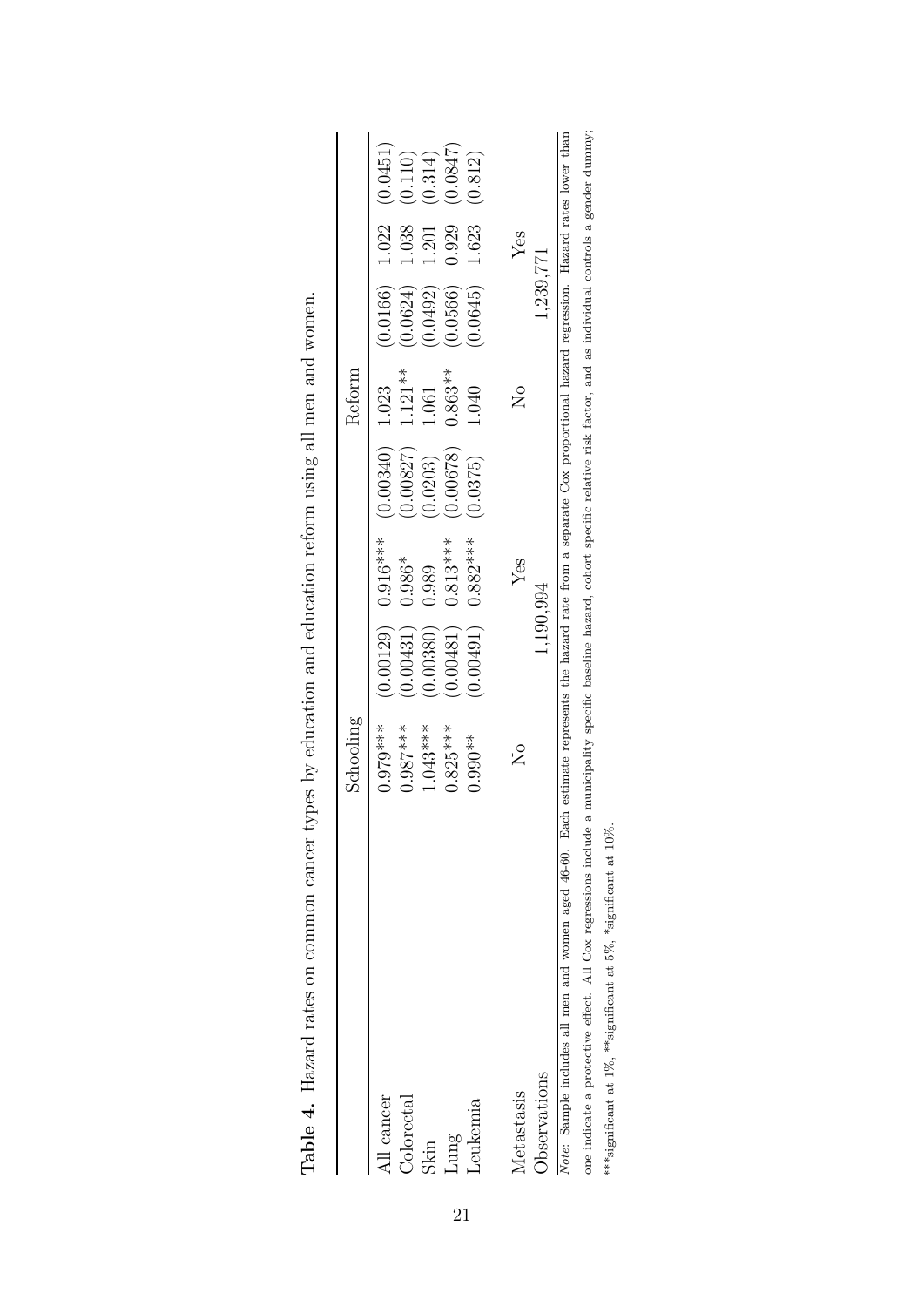|                                                                                                                                                                                                                                                                                                                                                                           | $\operatorname{Schooling}$ |           |            |           | Reform                  |          |       |          |
|---------------------------------------------------------------------------------------------------------------------------------------------------------------------------------------------------------------------------------------------------------------------------------------------------------------------------------------------------------------------------|----------------------------|-----------|------------|-----------|-------------------------|----------|-------|----------|
| I. Men                                                                                                                                                                                                                                                                                                                                                                    |                            |           |            |           |                         |          |       |          |
| All cancer                                                                                                                                                                                                                                                                                                                                                                | $0.976***$                 | (0.00192) | $0.911***$ | (0.00474) | 1.022                   | (0.0266) | 0.945 | (0.0620) |
| Colorectal                                                                                                                                                                                                                                                                                                                                                                | 0.993                      | 0.00576   | 0.995      | (0.0109)  | 0.961                   | 0.0761   | 0.895 | (0.131)  |
| Skin                                                                                                                                                                                                                                                                                                                                                                      | $1.050***$                 | 0.00538   | 1.000      | (0.0253)  | 1.102                   | 0.0759   | 1.537 | (0.516)  |
| ${\rm Lung}$                                                                                                                                                                                                                                                                                                                                                              | $0.831***$                 | (0.00611  | $0.817***$ | (0.00868) | $0.835**$               | 0.0737   | 0.869 | (0.108)  |
| Prostate                                                                                                                                                                                                                                                                                                                                                                  | 0.993                      | (0.00617) | $0.816***$ | (0.0470)  | 1.111                   | (7680.0) | 1.972 | (1.251)  |
| <b>Cesticular</b>                                                                                                                                                                                                                                                                                                                                                         | $1.032***$                 | (0.00505) | 0.987      | (0.0186)  | 0.892                   | 0.0795   | 0.878 | (0.288)  |
| Leukemia                                                                                                                                                                                                                                                                                                                                                                  | 1.004                      | (0.00706) | $0.916***$ | (0.0189)  | 0.952                   | (0.0796) | 0.847 | (0.182)  |
| Observations                                                                                                                                                                                                                                                                                                                                                              |                            | 612,066   |            |           |                         | 637,142  |       |          |
| II. Women                                                                                                                                                                                                                                                                                                                                                                 |                            |           |            |           |                         |          |       |          |
| All Cancer                                                                                                                                                                                                                                                                                                                                                                | $0.980***$                 | (0.00175) | $0.919***$ | (0.00487) | 1.024                   | (0.0213) | 1.093 | (0.0652) |
| Colorectal                                                                                                                                                                                                                                                                                                                                                                | $0.978***$                 | (0.00652) | $0.971**$  | (0.0127)  | $1.308***$              | (0.103)  | 1.228 | (0.189)  |
| Skin                                                                                                                                                                                                                                                                                                                                                                      | $1.034***$                 | (0.00538) | 0.965      | (0.0346)  | 1.026                   | 0.0644   | 0.847 | (0.366)  |
| Lung                                                                                                                                                                                                                                                                                                                                                                      | $0.811***$                 | 0.00782   | $0.802***$ | 0.0109    | 0.901                   | 0.0888   | 1.001 | (0.134)  |
| Leukemia                                                                                                                                                                                                                                                                                                                                                                  | 0.987                      | (0.00818) | 186.0      | (0.0625)  | 0.953                   | 0.0925   | 1.266 | (1.075)  |
| <b>Breast</b>                                                                                                                                                                                                                                                                                                                                                             | $1.017***$                 | (0.00298) | $0.962**$  | 0.0171    | 0.994                   | 0.0348   | 1.064 | (0.222)  |
| Cervical                                                                                                                                                                                                                                                                                                                                                                  | $0.920***$                 | (0.00491) | $0.877***$ | (0.0186)  | 1.028                   | (0.0589) | 1.169 | (0.266)  |
| Observations                                                                                                                                                                                                                                                                                                                                                              |                            | 578,928   |            |           |                         | 602,629  |       |          |
| Metastasis                                                                                                                                                                                                                                                                                                                                                                | $\mathcal{L}_{\mathsf{O}}$ |           | Yes        |           | $\overline{\mathsf{z}}$ |          | Yes   |          |
| one indicate a protective effect. All Cox regressions include a municipality specific baseline hazard and cohort specific relative risk factor; ***significant at 1%, ***significant at 5%,<br>Note: Samples include either men or women aged 46-60. Each estimate represents the hazard rate from a separate Cox proportional hazard regression. Hazard rates lower than |                            |           |            |           |                         |          |       |          |
| *significant at 10%.                                                                                                                                                                                                                                                                                                                                                      |                            |           |            |           |                         |          |       |          |
|                                                                                                                                                                                                                                                                                                                                                                           |                            |           |            |           |                         |          |       |          |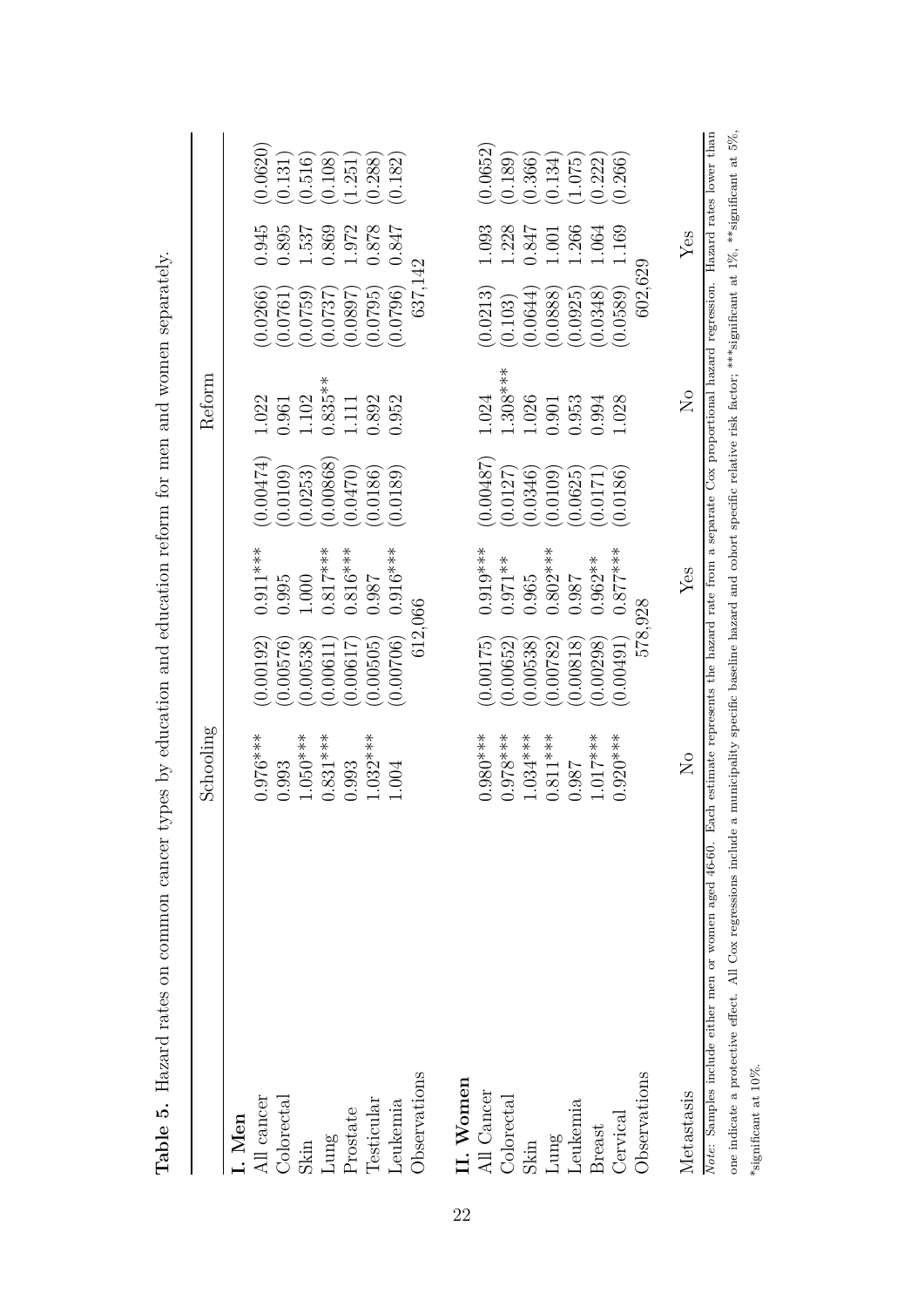significant reduction in cancer risk. This is particularly true for lung cancer: the hazard of 0.825 (in column 1 of Table 4) suggests that one extra year of education is associated with a lower overall risk of detecting lung cancer by 17.5 percent (up to the age of 60 years old). In column 3 we present the hazard rates for cancer incidence by reform exposure. In almost all most specifications, the cancer hazards associated to the reform are not significantly different from one, suggesting that the effect of the compulsory school reform is relatively small and not significant from zero. There are again two noticeable exceptions. For men we find a lung cancer hazard of 0.835 (reported in column 3 of Table 5), which indicates that the reform had a significantly large and protective impact on lung cancer risk. For women we find a colorectal cancer hazard of 1.308 (also reported in column 3 of Table 5), which indicates that the reform effect is significant and strong, but harmful. Overall, the hazards reveal a very comparable cancer pattern suggesting that censoring and the entailing bias is not our biggest concern.

#### *5.5 Malignant cancer risks*

The severity of the cancer depends not only on where the tumor is located, but also on whether the cancer has spread to other locations (or metastasize). A malignant cancer is defined by its ability to metastasize. In this section we ask ourselves whether education and reform effects change when we consider the cancer risks of the more malignant cancers, which are more likely to cause health problems.

Tables 4 and 5 show how malignant cancer risks (measured by means of hazard rates) vary by education (measured in years) and reform exposure. We use the same format as before. In column 2 we present the hazard rates for malignant cancer incidence associated with years of education. The hazard rates, while imprecisely estimated, are all smaller than one (except malignant skin cancer for men), suggesting that more educated men and women are less likely diagnosed with cancer that has spread out to other locations. They are also smaller than the hazard rates for all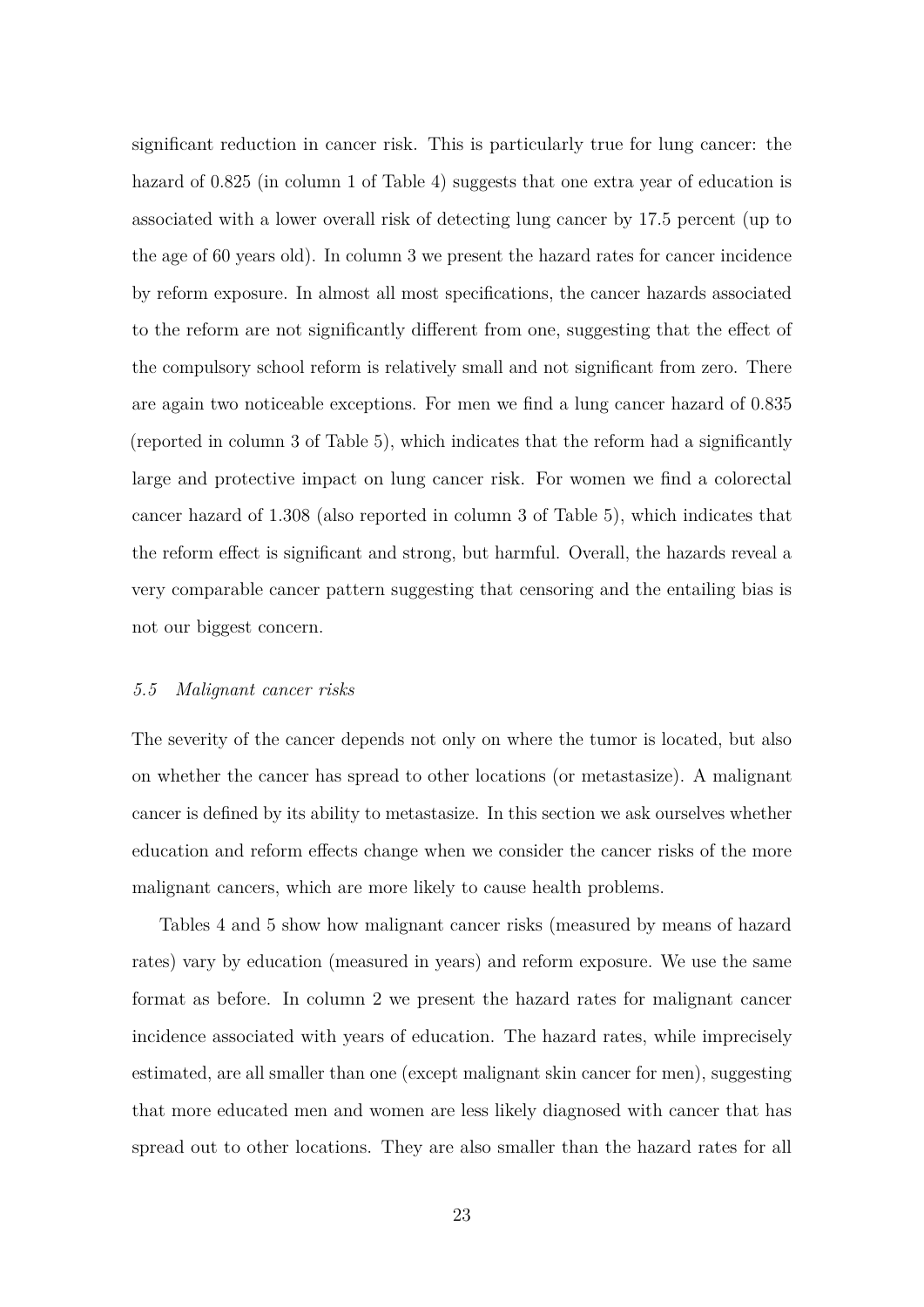cancers, including benign and malignant cancers (reported in column 1 of the same table). The difference in hazards makes sense if we expect that more educated men and women live healthier lives and detect cancer earlier. In column 4, however, we show that most of the hazard rates for men and women exposed to the reform are considerably larger than one, suggesting that education is not the protective driver behind malignant cancer risks. Bear in mind, though, that the hazard rates are rather imprecisely estimated to draw firm conclusions about the weak link between education and malignant cancer risk.

#### *5.6 What is the effect of education on cancer risk?*

Our main finding is that education has little if any impact on cancer risk. This holds for all cancer sites together as well as the most common cancer sites in isolation, with two exceptions. The compulsory school reform lowered the risk of lung cancer for men, but increased the risk of colorectal cancer for women. It is important to understand why this is, and where these gender differences come from. In this section we speculate about possible explanations.

On the protective effect of education on lung cancer risk most medical scientists agree. And indeed, the vast majority of empirical studies report a negative correlation between education (or a socioeconomic variation thereof) and lung cancer risk (Sidorchuk et al. 2009). These correlations are typically interpreted as evidence that poor health behavior, and harmful smoking in particular, is the leading cause of lung cancer (Peto et al. 2000). Of course, for this to be true we must assume that education causes men to smoke less. Evidence on this includes the work of De Walque (2007), who finds a negative effect of education on cigarette consumption (using the military draft lottery as a natural experiment). The weaker effect we find for women is not unexpected; at the time of the reform, women smoked considerably less than men (Lund and Lindbak 2007).

On the harmful effect of education on colorectal cancer risk, however, medical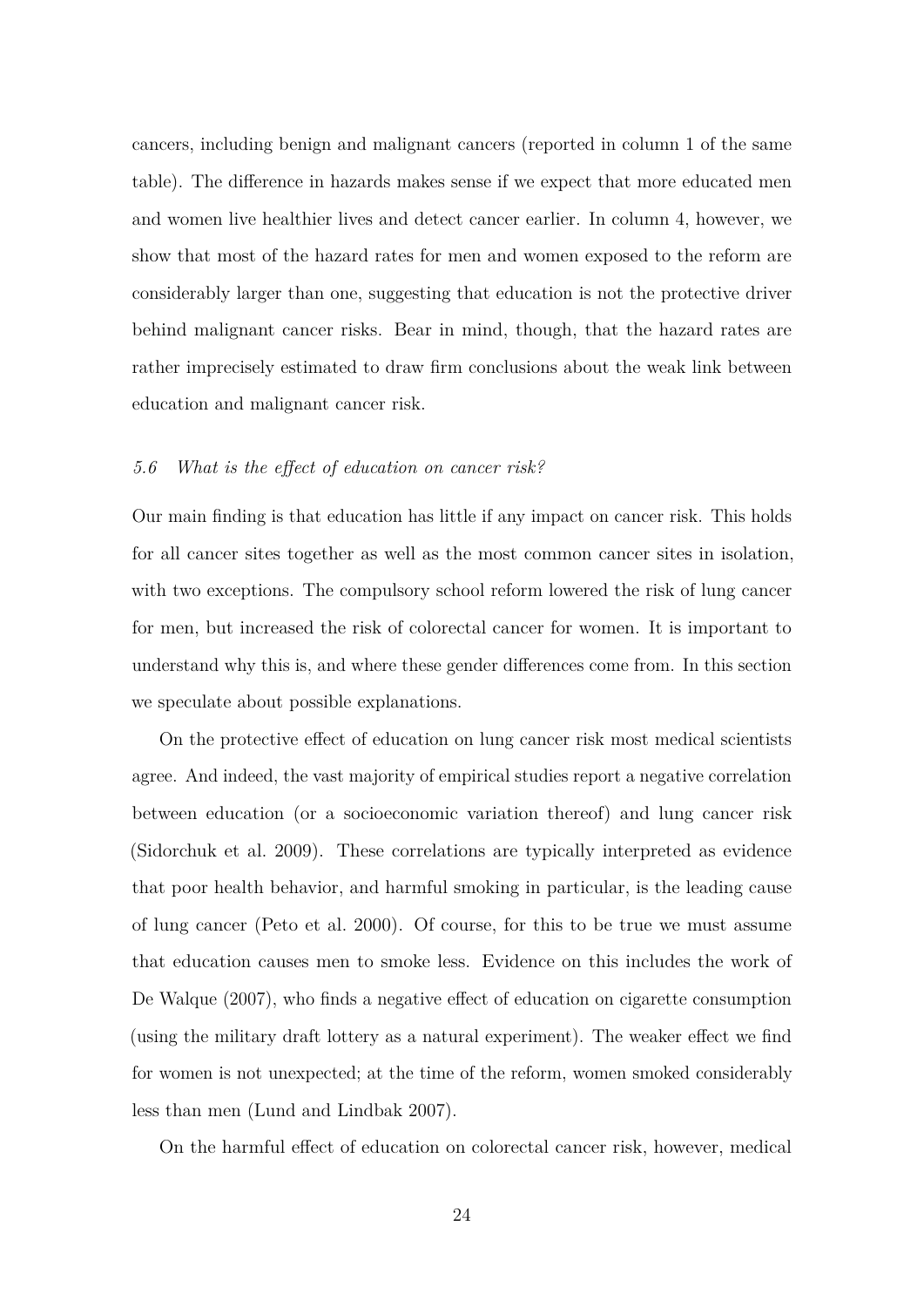scientists disagree. In fact, the medical evidence is mixed. Some empirical studies report positive correlations between education and colorectal cancer risk (Van Loon et al. 1995; Tavani et al. 1999; Weiderpass and Pukkala 2006; Weiderpass and Pukkala 2006; Leufkens et al. 2012), while others report zero or negative correlations (Whynes et al. 2003; Palmer and Schneider 2005; Aarts et al. 2010). In interpreting these correlations, regardless of their size and sign, diet is often mentioned as one of the causative factors. Perhaps we find this harmful effect because the Norwegian reform changed the diet of women living in rural areas, who began to consume more meat and less home grown grains, fruits and vegetables. But there may be other causative factors too. Perhaps we find a harmful effect because of increased stress levels. If reform exposed mothers choose to work more, it is possible that the increase in working hours, combined with care of children, causes stress in mothers.<sup>7</sup> Recent work by Baker et al. (2008) shows that the combination of work and care is indeed stressful for mothers.

### **6 Conclusions**

There is an extensive medical literature that finds strong negative associations between education and cancer risk. Important questions about the causal effect of education on cancer risk, however, remain largely unresolved. In this paper we try to provide some answers; that is, we investigate whether education has a protective effect on cancer risk. Our strategy uses the reform of the Norwegian education system, which has been implemented in different municipalities at different times, to establish causal effects of education on various cancer risks faced in middle and late adulthood. Our main finding is that education has little, if any, impact on cancer risk. This holds for all cancer sites together as well as the most common cancer

<sup>7</sup>Another explanation is that more education improves detection skills, which in turn may raise the incidence levels of colorectal cancer among more educated women. We find, however, little support for this view. Table 5 shows that the colorectal cancer hazards for women hardly change when we move to the more malignant cancers, suggesting that for colorectal cancer more education is more harmful than protective.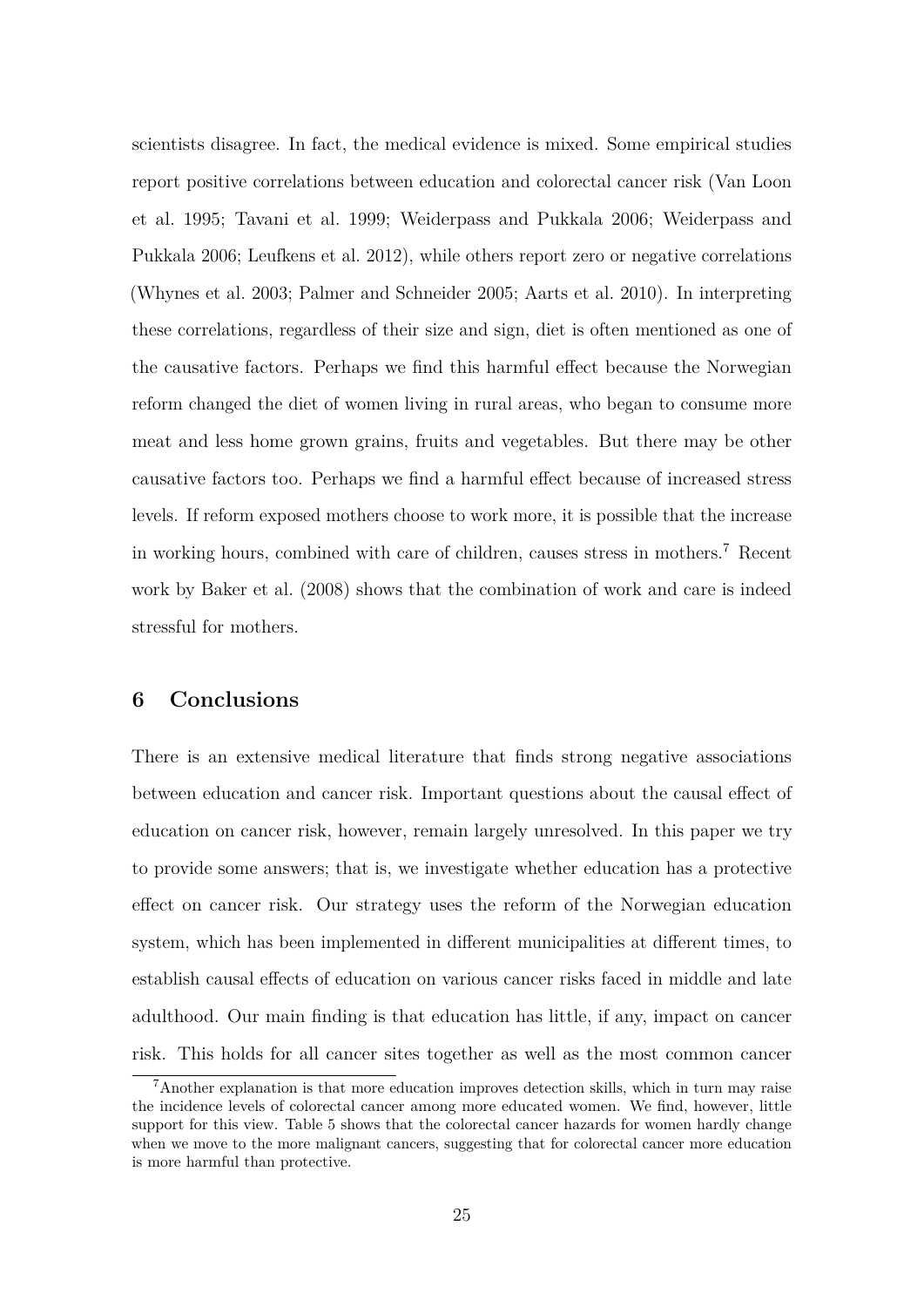sites in isolation, with two exceptions. Our estimates consistently show that the education reform lowered the risk of lung cancer for men, but increased the risk for colorectal cancer for women. Equally important is our finding that almost all the associations we estimate between education, cancer mortality and cancer risk, aggregated across all cancer sites, are statistically significant and negative. These associations are comparable to most of the associations reported elsewehere in the medical literature. It thus seems that unobserved endowments play a crucial role in explaining the educational gradient in cancer risk.

When interpreting these results, four caveats should be kept in mind. First, the reform estimates are all small but sometimes relatively imprecisely estimated, with only significant reform effects estimates for lung and colorectal cancer. Although this suggests some caution in the interpretation, our reform estimates rule out large gains in cancer risk from more and better education. Second, the cancer outcomes studied here relate to cancer risks up to 60 years old. To the extent that risks of developing or dying from cancer after the age of 60 are driven by differences in education, our estimates do not capture this. Third, our results apply to Norway and may not generalize to other countries that have more costly education and health care. And last, the reform estimates we present come from children who are affected by the compulsory school reform; that is, children who were forced to stay in school for at least one or two more years because of the reform. This means that our estimates do not necessarily measure potential protective gains of, for example, a college degree. A recent study by Buckles et al. (2013) considers the impact of college education on, among others, cancer mortality among US men. Using military draft lotteries in the 70s as instrument for college education, they find that large protective effects on cancer mortality (and on lung cancer mortality in particular). A comparable exercise using college opening reforms in Norway could be enlightening but is left for future research.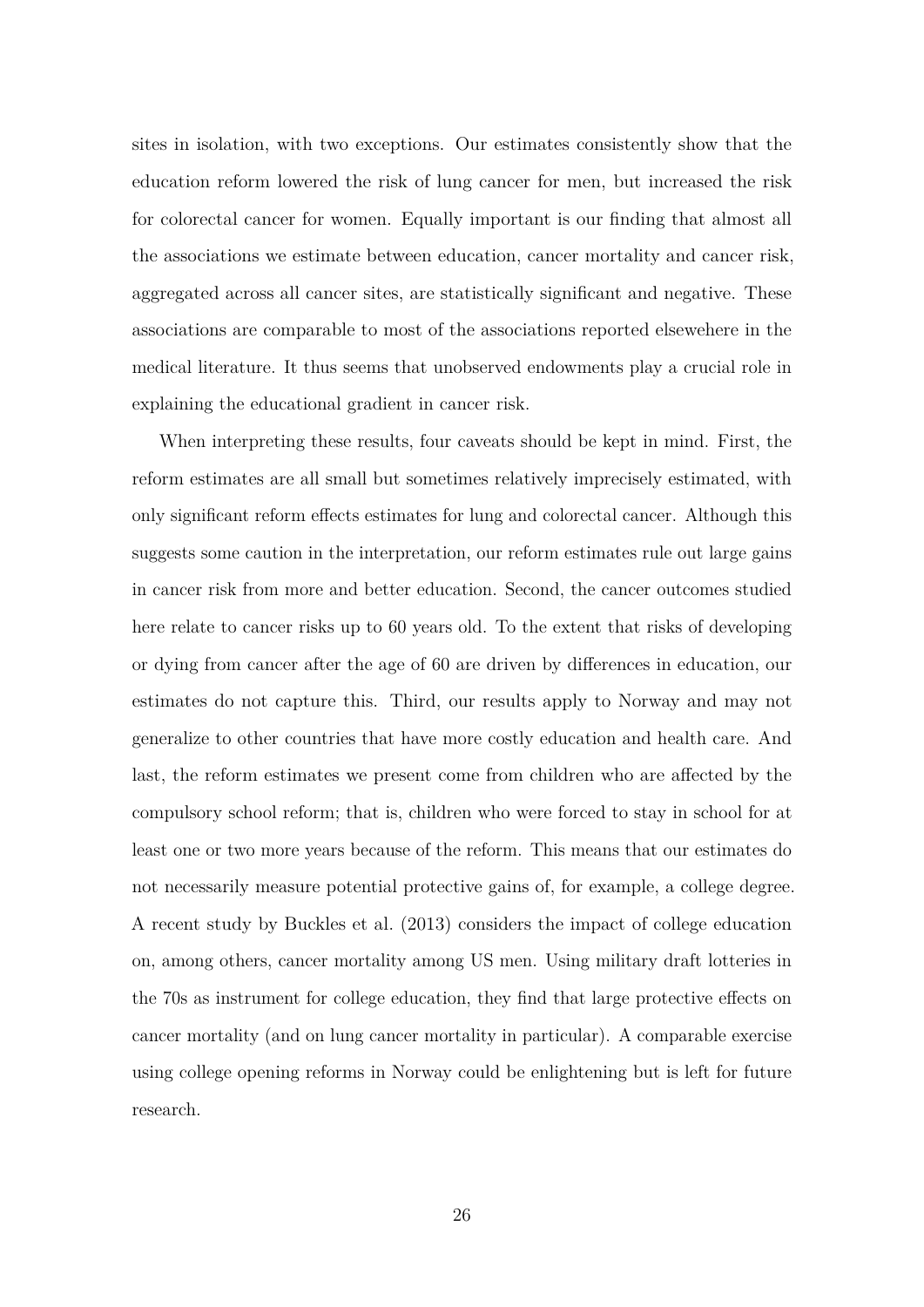### **References**

- Aakvik, A., Salvanes, K. G., and Vaage, K. (2010). Measuring heterogeneity in the returns to education using an education reform. *European Economic Review*, 54(4):483–500.
- Aarts, M. J., Lemmens, V. E., Louwman, M. W., Kunst, A. E., and Coebergh, J. W. W. (2010). Socioeconomic status and changing inequalities in colorectal cancer? a review of the associations with risk, treatment and outcome. *European Journal of Cancer*, 46(15):2681–2695.
- Albano, J. D., Ward, E., Jemal, A., Anderson, R., Cokkinides, V. E., Murray, T., Henley, J., Liff, J., and Thun, M. J. (2007). Cancer mortality in the united states by education level and race. *Journal of the National Cancer Institute*, 99(18):1384–1394.
- Baker, M., Gruber, J., and Milligan, K. (2008). Universal childcare, maternal labor supply, and family well-being. *Journal of Political Economy*, 116(4):709–745.
- Black, S. E., Devereux, P. J., and Salvanes, K. G. (2005). Why the apple doesn't fall far: Understanding intergenerational transmission of human capital. *American economic review*, 95(1):437–449.
- Buckles, K., Hagemann, N. A., Malamud, O., and Morrill, N. M. (2013). The effect of college education on mortality.
- Chetty, R., Friedman, J. N., and Rockoff, J. E. (2011). The long-term impacts of teachers: Teacher value-added and student outcomes in adulthood. Technical report, National Bureau of Economic Research.
- Clark, D. and Royer, H. (2010). The effect of education on adult health and mortality: Evidence from britain. Technical report, National Bureau of Economic Research.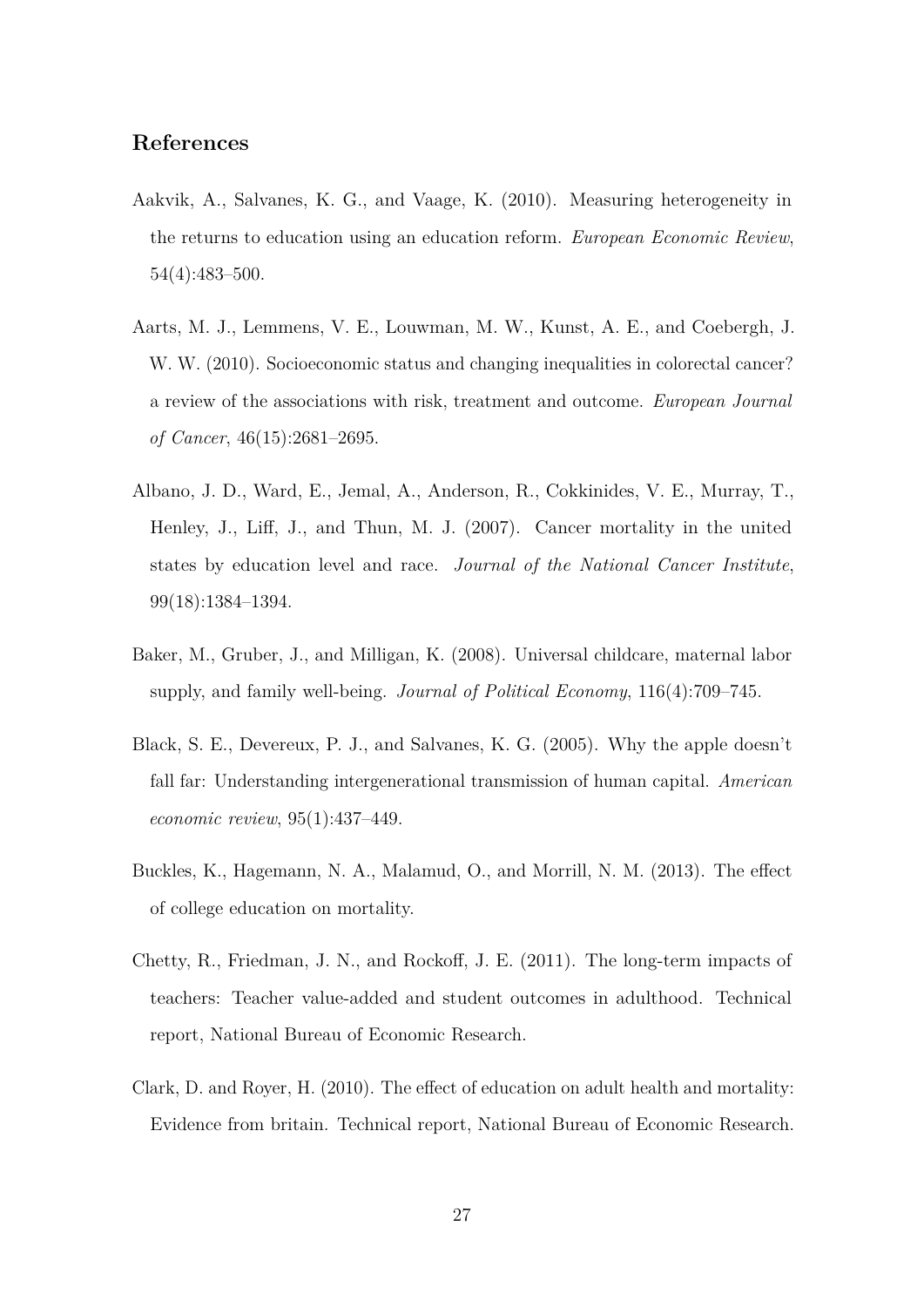- Cutler, D. M. and Lleras-Muney, A. (2010). Understanding differences in health behaviors by education. *Journal of health economics*, 29(1):1–28.
- De Walque, D. (2007). Does education affect smoking behaviors?: Evidence using the vietnam draft as an instrument for college education. *Journal of health economics*, 26(5):877–895.
- DePinho, R. A. (2000). The age of cancer. *Nature*, 408(6809):248–254.
- Duflo, E., Dupas, P., and Kremer, M. (2011). Peer effects, teacher incentives, and the impact of tracking. *American Economic Review*, 101(4):1739–1774.
- Grossman, M. (2006). Education and nonmarket outcomes. *Handbook of the Economics of Education*, 1:577–633.
- Holmlund, H., Lindahl, M., and Plug, E. (2011). The causal effect of parents' schooling on children's schooling: a comparison of estimation methods. *Journal of Economic Literature*, 49(3):615–651.
- Hussain, S., Lenner, P., Sundquist, J., and Hemminki, K. (2008). Influence of education level on cancer survival in sweden. *Annals of oncology*, 19(1):156–162.
- Leufkens, A. M., Van Duijnhoven, F. J., Boshuizen, H. C., Siersema, P. D., Kunst, A. E., Mouw, T., Tjønneland, A., Olsen, A., Overvad, K., Boutron-Ruault, M.-C., et al. (2012). Educational level and risk of colorectal cancer in epic with specific reference to tumor location. *International Journal of Cancer*, 130(3):622–630.
- Lie, S. S. (1973). Regulated social change: a diffusion study of the norwegian comprehensive school reform. *Acta Sociologica*, pages 332–350.
- Lindbekk, T. (1993). School reforms in norway and sweden, and the redistribution of educational attainments. *Scandinavian Journal of Educational Research*, 37(2):129– 149.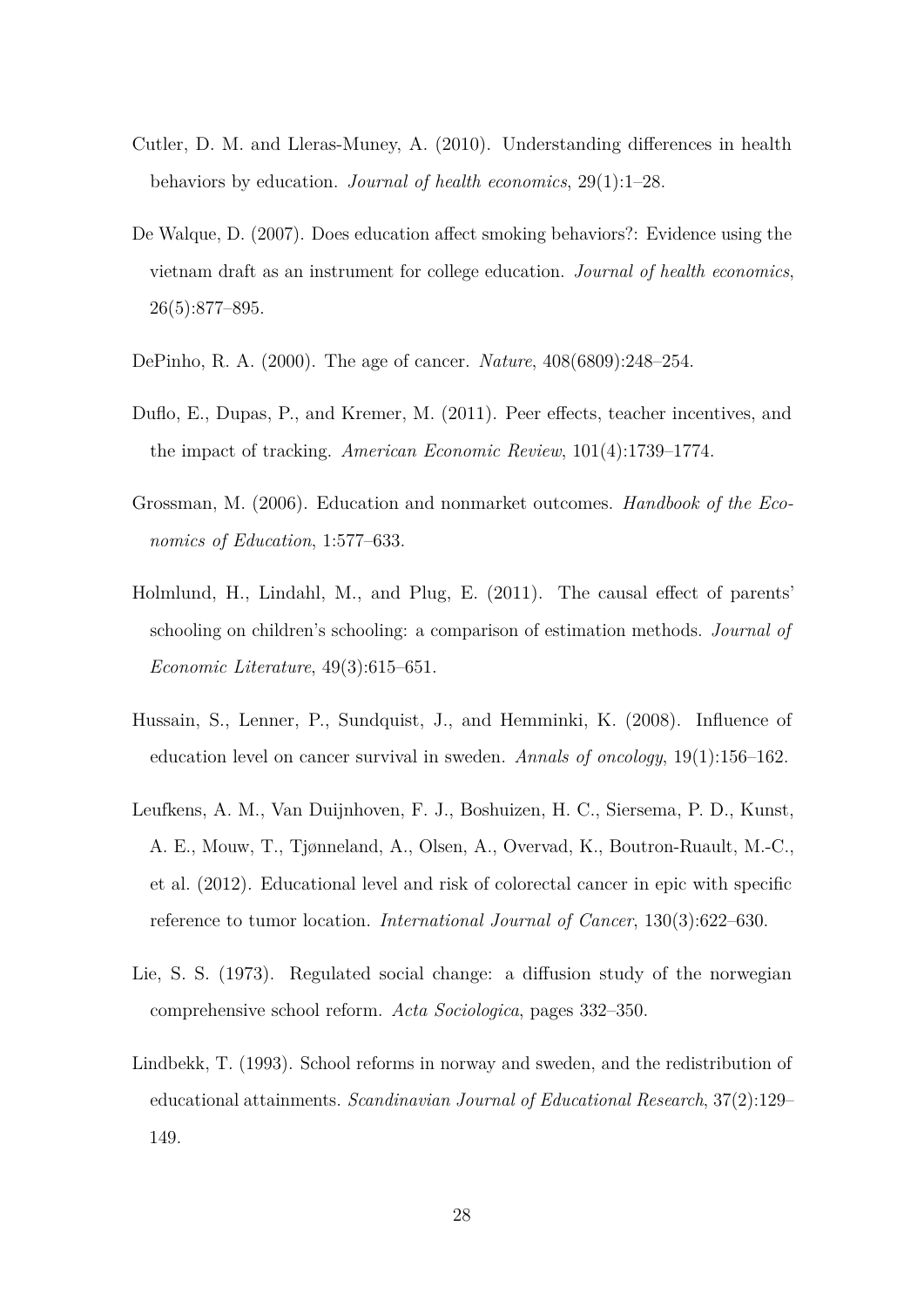- Lleras-Muney, A. (2005). The relationship between education and adult mortality in the united states. *Review of Economic Studies*, 72(1):189–221.
- Lund, M. and Lindbak, R. (2007). Norwegian tobacco statistics 1973-2006. *Norwegian Institute for Alcohol and Drug Research. Oslo*.
- Meghir, C. and Palme, M. (2005). Educational reform, ability, and family background. *The American Economic Review*, 95(1):414–424.
- Meghir, C., Palme, M., and Simeonova, E. (2012). Education, health and mortality: Evidence from a social experiment. Technical report, National Bureau of Economic Research.
- Monstad, K., Propper, C., and Salvanes, K. G. (2008). Education and fertility: Evidence from a natural experiment. *Scandinavian Journal of Economics*, 110(4):827–852.
- Mouw, T., Koster, A., Wright, M. E., Blank, M. M., Moore, S. C., Hollenbeck, A., and Schatzkin, A. (2008). Education and risk of cancer in a large cohort of men and women in the united states. *PLoS One*, 3(11):e3639.
- Oreopoulos, P. (2006). Estimating average and local average treatment effects of education when compulsory schooling laws really matter. *The American Economic Review*, pages 152–175.
- Palmer, R. C. and Schneider, E. C. (2005). Social disparities across the continuum of colorectal cancer: a systematic review. *Cancer Causes & Control*, 16(1):55–61.
- Pekkarinen, T., Uusitalo, R., and Pekkala Kerr, S. (2013). School tracking and development of cognitive skills. *Journal of Labor Economics*, 31(3):577–602.
- Peto, R., Darby, S., Deo, H., Silcocks, P., Whitley, E., and Doll, R. (2000). Smoking, smoking cessation, and lung cancer in the uk since 1950: combination of national statistics with two case-control studies. *Bmj*, 321(7257):323–329.